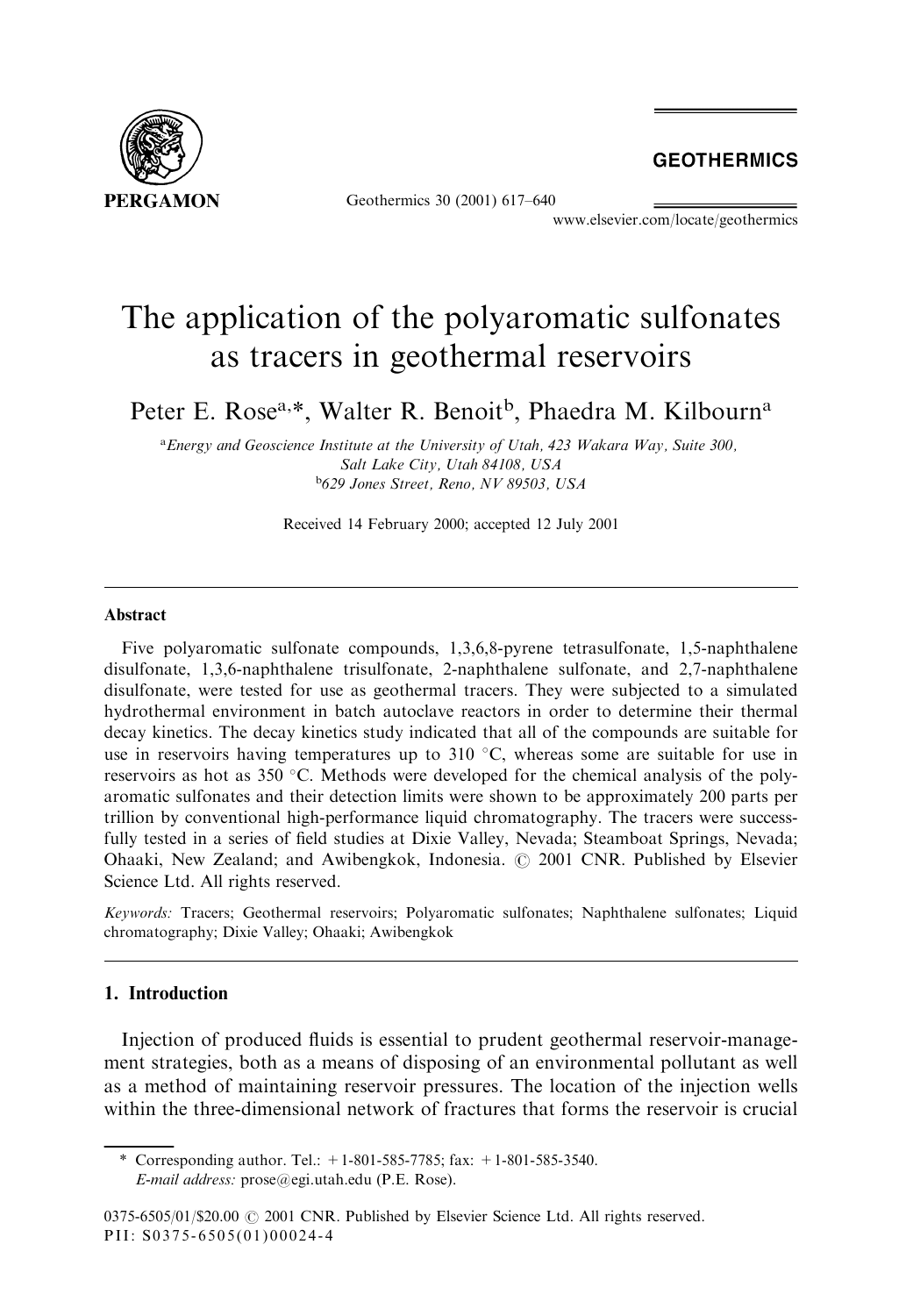to the successful exploitation of the field. Proper well location leads to increased power production due to enhanced pressures, less reservoir scaling from boiling around the production wells, and reduced thermal breakthrough. Introduction of tracers into the injection-production loops is the fastest and most effective method of obtaining data that reveal the flow patterns of injected fluids.

The xanthene dye fluorescein has been used extensively to trace fluid flow patterns in geothermal reservoirs (Adams et al., 1989; Adams and Davis, 1991; Rose et al., 1995, 1998, 1999). With the exception of rhodamine WT, which has been used only in low-temperature geothermal fields (Gudmundsson et al., 1983; Rose and Adams, 1994), no other visible-fluorescent compounds have been shown to possess sufficient thermal stability to qualify for use as geothermal tracers. Because of the need for simultaneously identifying individual injector/producer flow paths in reservoirs containing multiple injection wells, however, many tracers are needed by the geothermal industry.

The UV-fluorescent polyaromatic sulfonates are excellent candidates for geothermal tracing applications because they are environmentally benign, very detectable by fluorescence spectroscopy, affordable if purchased in bulk quantities, and very thermally stable. In this paper, we report the results of laboratory decay kinetics studies that show that these compounds are suitable for use in reservoirs exceeding  $310$  °C. We then describe a series of tracer tests wherein the polyaromatic sulfonates were used to determine the injection/production flow patterns in geothermal reservoirs at Steamboat Springs, Nevada; Dixie Valley, Nevada; Ohaaki, New Zealand; and Awibengkok, Indonesia.

## 2. Concept evolution

Adams et al. (1992) evaluated 39 carboxylic and benzene sulfonic acids for use as hydrothermal tracers. The thermal stability of these compounds was attributed, in part, to their refractory aromatic ring. Since aromatic compounds are strong absorbers of ultraviolet light, they could be readily analyzed by high performance liquid chromatography (HPLC) using uv-absorbance detection. The carboxylic and sulfonic acid groups impart a strong electronegative charge to these compounds, rendering them both water-soluble and resistant to adsorption on negatively charged reservoir rock. Whereas the carboxylic acids possess reasonably good thermal stability (rendering them suitable for use in reservoirs as hot as  $275 \degree C$ ), the benzene sulfonic acids are even more stable. Four aromatic sulfonic acids showed no measurable decay upon exposure to simulated hydrothermal conditions for 2 weeks at 300 C (Adams et al., 1992).

Smart and Laidlaw (1977) conducted a seminal study of eight fluorescent compounds for application as groundwater tracers. Two of these compounds, amino G and pyranine, were amino- and hydroxyl-substituted polyaromatic sulfonates, respectively, and, due to their structural relationship to benzene sulfonate, were considered to be good candidates for use as geothermal tracers (see Fig. 1). From coal liquefaction and gasification studies, the polyaromatic hydrocarbons (e.g.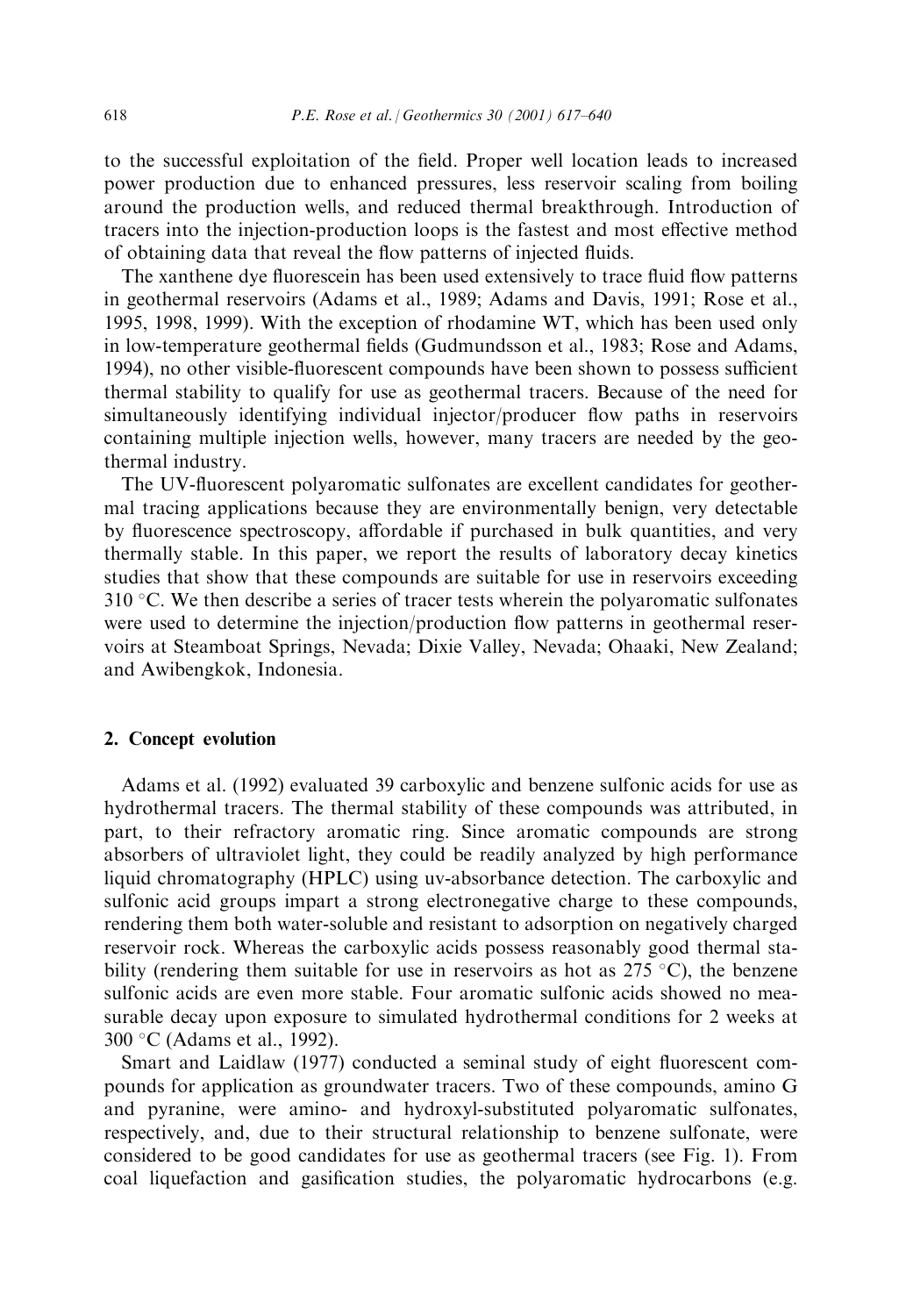

Fig. 1. The chemical structures of two substituted polyaromatic sulfonates, amino G and pyranine.

naphthalene, anthracene, and pyrene) were known to be very thermally stable, due, in large measure, to pi-bonding within the condensed aromatic rings. Given the refractory nature of the polyaromatic hydrocarbon backbone in conjunction with the apparent strength of the aryl-sulfonate bond, the substituted polyaromatic sulfonates were considered to possess sufficient thermal stability for use as geothermal tracers.

In addition to possessing good thermal stability, the substituted polyaromatic sulfonates were known to be detectable at concentrations in the low parts per trillion (ppt) by conventional fluorescence-spectroscopy techniques. Since the detection limit of aromatic acids is in the low parts-per-billion (ppb) range, the substituted polyaromatic sulfonates are more detectable than the aromatic acids by a factor of approximately 1000.

Adams and coworkers studied the thermal stability of amino G (7-amino-1,3 naphthalene disulfonic acid) under simulated geothermal conditions at temperatures of 210 and 230  $\degree$ C and found this tracer candidate to be moderately stable and suitable for use in geothermal reservoirs as hot as  $250\degree C$  (unpublished results). Rose and coworkers further studied amino G acid and an isomer, sulfotobias acid (2 amino-1,5-naphthalene disulfonic acid), under simulated geothermal conditions between 215 and 245  $\degree$ C (unpublished results). They confirmed the results of Adams and coworkers that showed that amino G acid was moderately thermally stable and that these two amino-substituted naphthalene sulfonates could be used in reservoirs as hot as  $250^{\circ}$ C. They also determined that each of these amino-substituted naphthalene sulfonates reacted to form stable, highly fluorescent compounds of indeterminate structure that showed no thermal decay upon exposure to simulated geothermal conditions at 245 °C (unpublished results). It appears that the naphthalene backbone of these molecules is not destroyed under these reaction conditions, since the products remain highly fluorescent. Given the refractory nature of both the condensed aromatic ring structure and the aryl-sulfonate bond, it is suspected that the labile amino group is responsible for the reactivity of amino G and sulfotobias acid.

Rose and coworkers studied the thermal stability of pyranine by exposing it to simulated geothermal conditions at 215 °C for 1 week (unpublished results). They observed that, like amino G, pyranine reacts to form a stable and strongly fluorescent compound of unknown identity. Pyranine has excitation and emission band maxima at 455 and 510 nm, respectively. The thermal degradation product has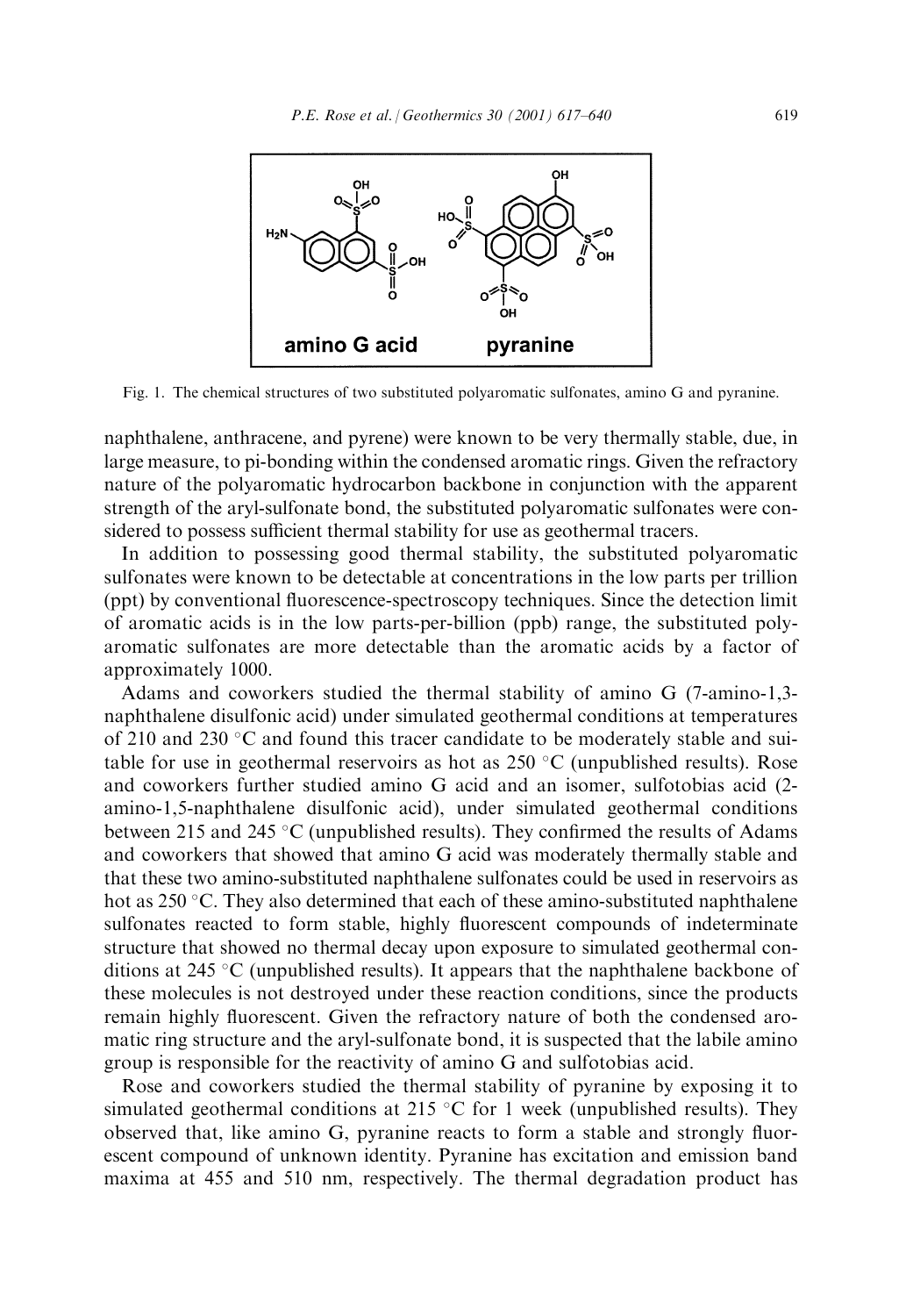excitation and emission band maxima at 416 and 448 nm, respectively, with an extinction coefficient comparable in strength to that of pyranine. As with amino G, it is probable that neither the condensed aromatic ring structure nor the aryl-sulfonate bonds were altered, but that the labile hydroxyl group was involved in pyranine's reactivity. The acidic hydroxyl group also complicates the analysis of pyranine, since pyranine fluorescence is a strong function of pH over the pH range of interest for hydrothermal waters.

The substituted naphthalene sulfonate, amino G, was successfully tested in the Dixie Valley geothermal reservoir (Rose et al., 1998). With a measured detection limit of approximately 200 ppt using HPLC and UV-fluorescence detection (excitation and emission band maxima at 245 and 445 nm, respectively), amino G concentrations were observed to be well above the detection limit after approximately 250 days in a reservoir with fluid temperatures approaching  $250 \degree C$ .

The amino- and hydroxyl-substituted polyaromatic sulfonates showed good thermal stability and excellent detectability. The limitations of the substituted polyaromatic sulfonates as tracers, however, appeared to be related to the presence of either the hydroxy or amino groups. Therefore, it was expected that the unsubstituted polyaromatic sulfonates would possess the desirable qualities of the substituted polyaromatic sulfonates, without the problems arising from the presence of amino or hydroxy groups.

#### 3. Experimental methods

Five polyaromatic sulfonates, 1,3,6,8-pyrene tetrasulfonate, 1,5-naphthalene disulfonate, 1,3,6-naphthalene trisulfonate, 2-naphthalene sulfonate, and 2,7-naphthalene disulfonate were selected for study based upon commercial availability. The structures of these compounds are shown in Fig. 2. The excitation and emission band maxima for each compound indicate that they all fluoresce in the ultraviolet.

When a compound fluoresces, it absorbs radiant light energy at a given wavelength(s) and re-emits that energy at a (usually) longer wavelength. A fluorescence spectrum (see Fig. 3) for one of the polyaromatic sulfonates, 1,5-naphthalene disulfonate, was measured using a Perkin Elmer LS30 spectrofluorometer. The excitation band has two major peaks with maxima at 218 and 285 nm, respectively, and an emission band with a maximum at 334 nm.

The polyaromatic sulfonates were analyzed using HPLC with fluorescence detection (Waters Corporation, Milford, MA). In order to take advantage of the high-resolution capability of a reverse-phase C-18 column (Keystone BetaBasic-18,  $30\times4.6$  mm,  $3$ -µm particles), paired-ion chromatography (PIC) was employed. The mobile phase consisted of a pH-7.5, phosphate-buffered  $(3.17 \text{ mM } Na<sub>2</sub>HPO<sub>4</sub>·7H<sub>2</sub>O, 6.21 \text{ mM } anhy$ drous KH2PO4), 5 mM solution of tetrabutyl ammonium phosphate (TBAP) in 25% methanol. The flow rate was 1.5 ml/min, ramping to 2.0 ml/min after 1 min. This HPLC method allowed for the chromatographic separation of analytes both from each other and from reservoir interferences. The detection limit for the polyaromatic sulfonates using this approach was approximately 200 ppt.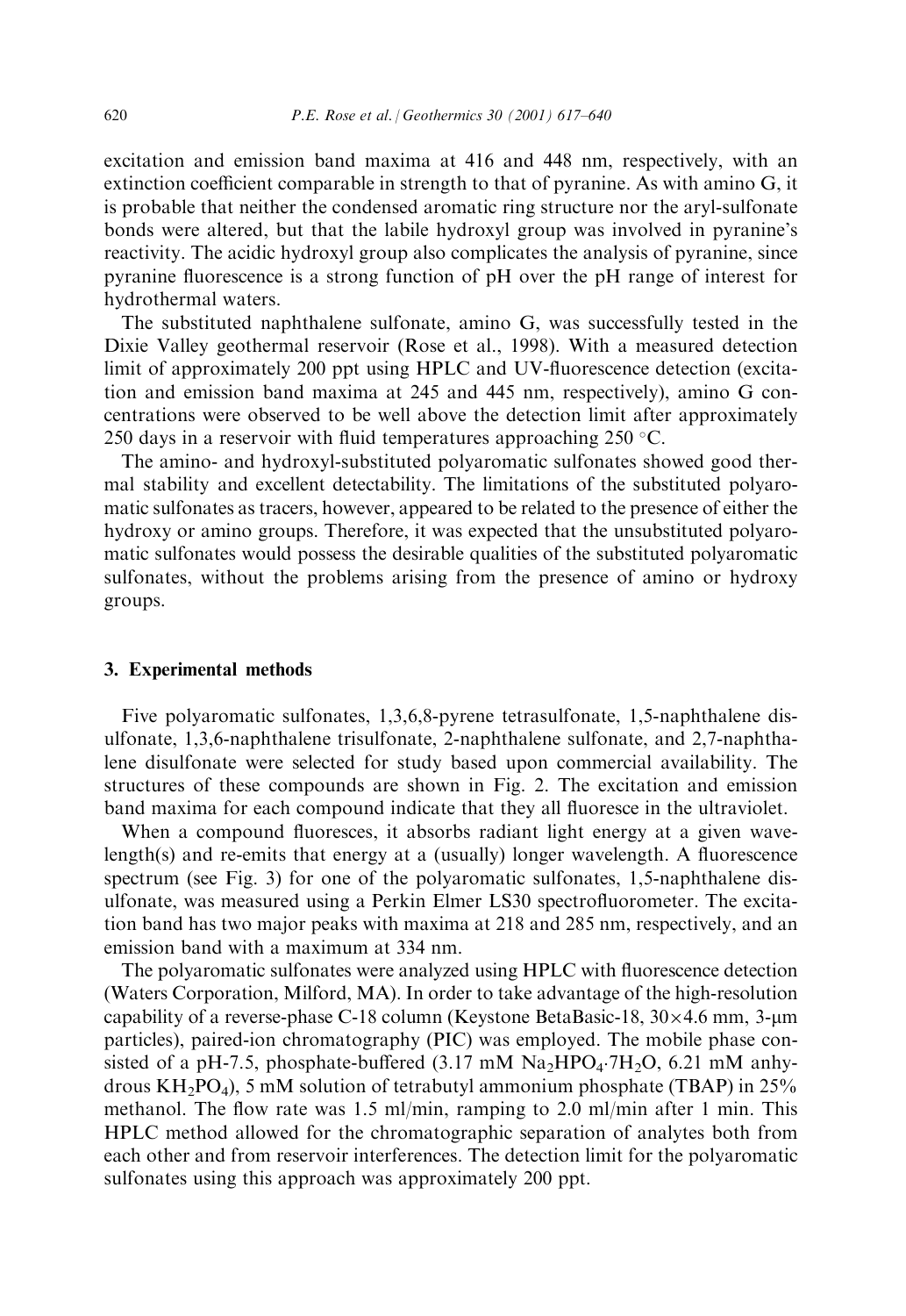

Fig. 2. Chemical names, structures, and excitation and emission band maxima for the five polyaromatic sulfonates studied in the laboratory and in the field.

The decay kinetics of the five polyaromatic-sulfonate tracer candidates was studied using autoclave batch reactors under controlled conditions designed to simulate a geothermal environment. The compounds were dissolved in buffered aqueous solutions at target concentrations of 25 ppm by weight and adjusted to a room-temperature pH of 6.5. The buffer consisted of 0.747 g/l of  $KH_2PO_4$  and 0.403 g/l of  $Na_2HPO_4$ .

Eighteen-milliliter aliquots of the buffered tracer solution were transferred to 30 ml quartz ampules and purged with argon to remove air. The ampules were carefully sealed using an oxymethane flame, while being purged with argon. For each experiment, four ampule-solutions were prepared: three samples and one control.

The sealed vials were transferred to a water-filled, one-liter autoclave (Autoclave Engineers, Philadelphia, PA), which was heated to the target temperature. The time required for the autoclave to attain operational temperature was between 1.5 and 2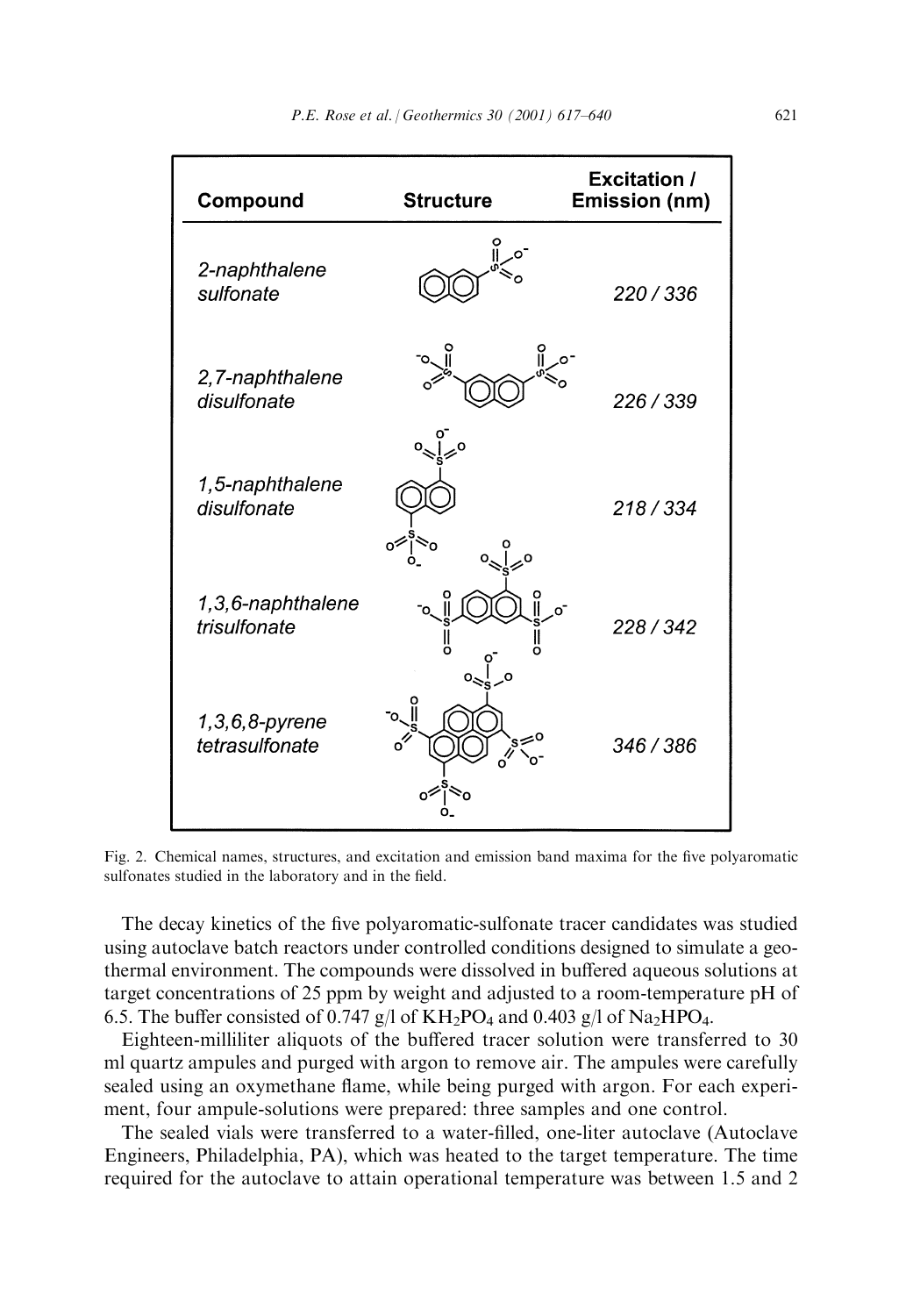

Fig. 3. A fluorescence spectrum for the candidate tracer 1,5-naphthalene disulfonate, consisting of two excitation peaks and one emission peak.

h, whereas the cool-down time was about 4 h. In all cases, the interior of the reactor was maintained within  $1 \degree C$  of the target temperature for one week. The pressure inside the autoclave was the pressure of steam under saturated conditions at the target temperature. The control ampules were stored at  $2^{\circ}$ C for the duration of the autoclave experiments.

The thermal decay data for 1,5-naphthalene disulfonate, 1,3,6-naphthalene trisulfonate and 1,3,6,8-pyrene tetrasulfonate are summarized in Table 1. 1,5-naphthalene disulfonate and 1,3,6-naphthalene trisulfonate showed modest decay  $(\sim 20\%)$  upon exposure to simulated geothermal conditions for one week at 330 °C, whereas 1,3,6,8-pyrene tetrasulfonate was almost thoroughly decomposed under similar conditions. No decay was observed for either 2-naphthalene sulfonate or 2,7 naphthalene disulfonate at 330  $\degree$ C, indicating that these two compounds are the most thermally stable of the five tested.

#### 4. Decay kinetics of the polyaromatic sulfonates

The thermal decay kinetics of the polyaromatic sulfonates was modeled by the first-order differential equation:

$$
-dC_n/dt = k_n \cdot C_n \tag{1}
$$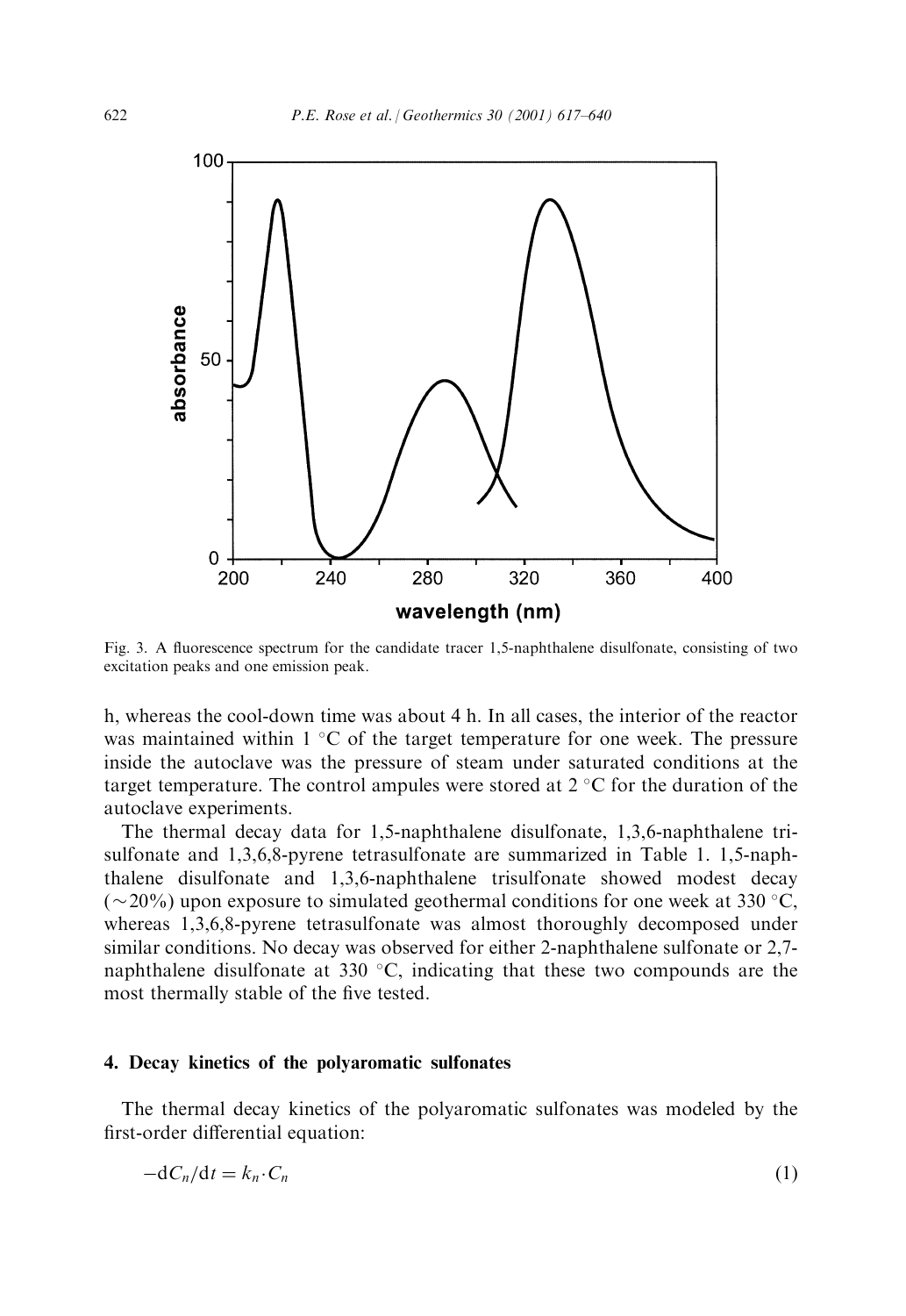| Reactant                       | Reaction<br>temp. $(^{\circ}C)$ | Initial<br>conc. $(mg/l)$ | Average<br>final conc. $(mg/l)$ | Standard<br>deviation $(mg/l)$ |
|--------------------------------|---------------------------------|---------------------------|---------------------------------|--------------------------------|
| 1,5-Naphthalene disulfonate    | 310                             | 25.00                     | 24.05                           | 0.24                           |
|                                | 320                             | 25.00                     | 21.62                           | 0.40                           |
|                                | 330                             | 25.00                     | 19.80                           |                                |
| 1,3,6-Naphthalene trisulfonate | 310                             | 25.00                     | 23.62                           |                                |
|                                | 320                             | 25.00                     | 21.81                           | 0.20                           |
|                                | 330                             | 25.00                     | 19.56                           | 0.89                           |
| 1,3,6,8-Pyrene tetrasulfonate  | 300                             | 24.56                     | 18.675                          |                                |
|                                | 325                             | 25.00                     | 4.363                           | 0.14                           |
|                                | 330                             | 25.00                     | 2.668                           | 0.21                           |

Table 1 Thermal decay data for three of the polyaromatic sulfonates studieda

<sup>a</sup> No data are shown for either 2-naphthalene sulfonate or 2,7-naphthalene disulfonate, since no decay was measured for either compound upon exposure to simulated geothermal conditions for 1 week at 330 °C.

where  $C_n$  is the concentration of the polyaromatic sulfonate and  $k_n$  is the first-order decay rate constant. Solution of this equation results in the following relationship between  $C_n$  and t:

$$
\ln\left(\frac{C_n}{C_n^0}\right) = -k_n \cdot t \tag{2}
$$

where  $C_n^0$  is the initial concentration of polyaromatic sulfonate. The temperature dependence of  $k_n$  can be described by the Arrhenius relationship:

$$
k_n = Ae^{(-E_a/RT)} \tag{3}
$$

where A is the pre-exponential factor,  $E_a$  is the energy of activation, R is the gas constant and  $T$  is absolute temperature. A linearization of the Arrhenius expression results in the following:

$$
\ln k_n = \ln A - \frac{E_a}{RT} \tag{4}
$$

Fig. 4(a) shows Arrhenius plots of ln  $k_n$  vs. inverse temperature between 300 and 330  $\degree$ C for the three compounds 1,5-naphthalene disulfonate, 1,3,6-naphthalene trisulfonate, and 1,3,6,8-pyrene tetrasulfonate. The linear relationship between  $\ln k_n$ and inverse temperature indicates that the Arrhenius equation provides a good means of expressing the temperature dependence of the decay rate constant.

The straight lines in Fig. 4(a) were determined by linear least-squares fits to the data. The values for the pre-exponential factor, A, and the energy of activation,  $E_a$ , obtained from a regressional analysis of each of the three compounds, are listed in Table 2. From these data, the rate constant for the thermal decay of each compound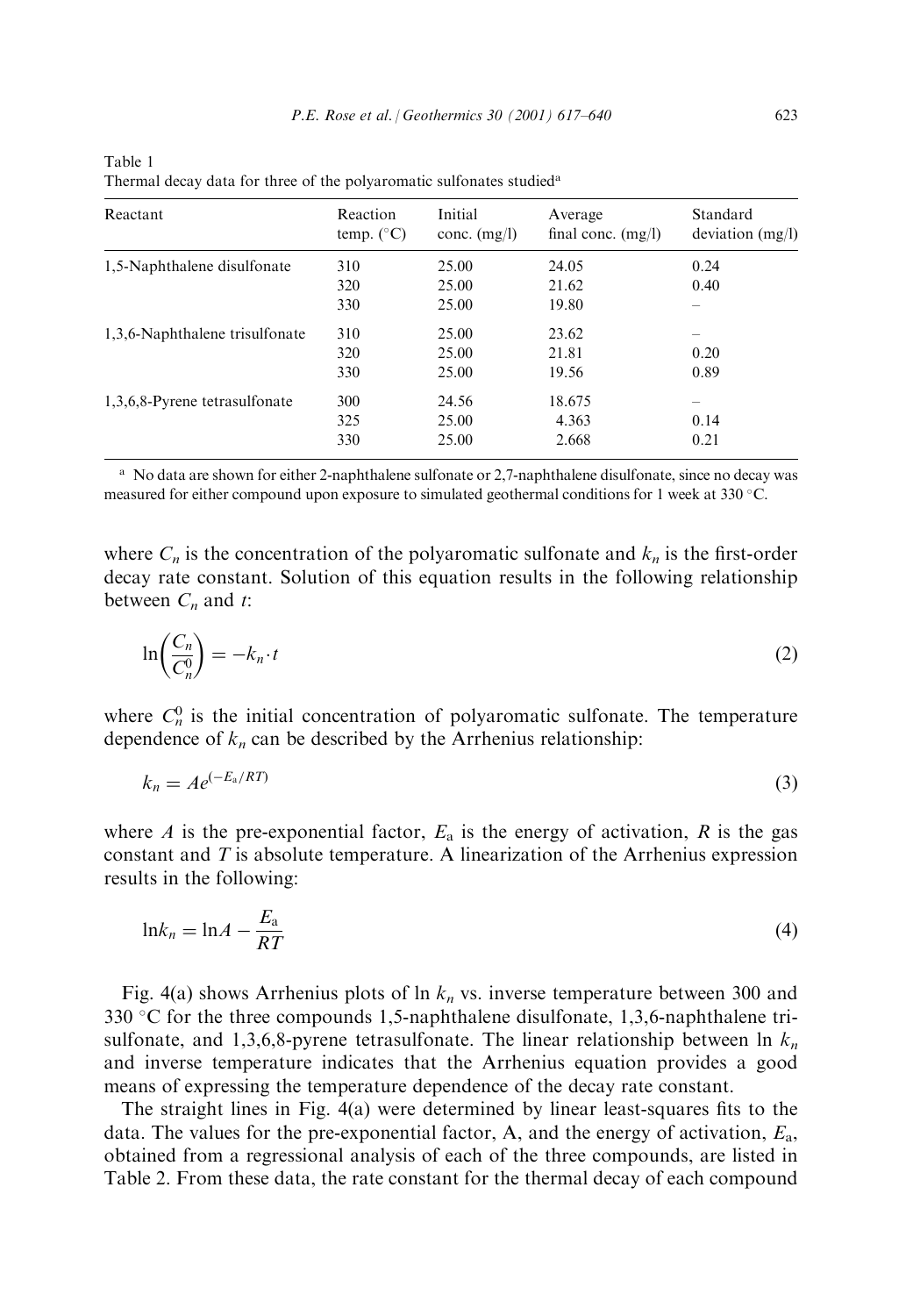

Fig. 4. (a) Arrhenius plots of ln  $k_n$  vs. inverse temperature between 300 and 330 °C for the three compounds 1,5-naphthalene disulfonate, 1,3,6-naphthalene trisulfonate, and 1,3,6,8-pyrene tetrasulfonate. (b) Plots of half-life vs. temperature based upon the Arrhenius decay data shown in (a). Also included is a speculative plot of half-life vs. temperature representing the compounds 2,7-naphthalene disulfonate and 2-naphthalene sulfonate. These latter two compounds were so thermally stable that no decay was measured upon exposure to geothermal conditions for 1 week at 330 °C. Also shown are plots for the lowertemperature geothermal tracers fluorescein and rhodamine WT.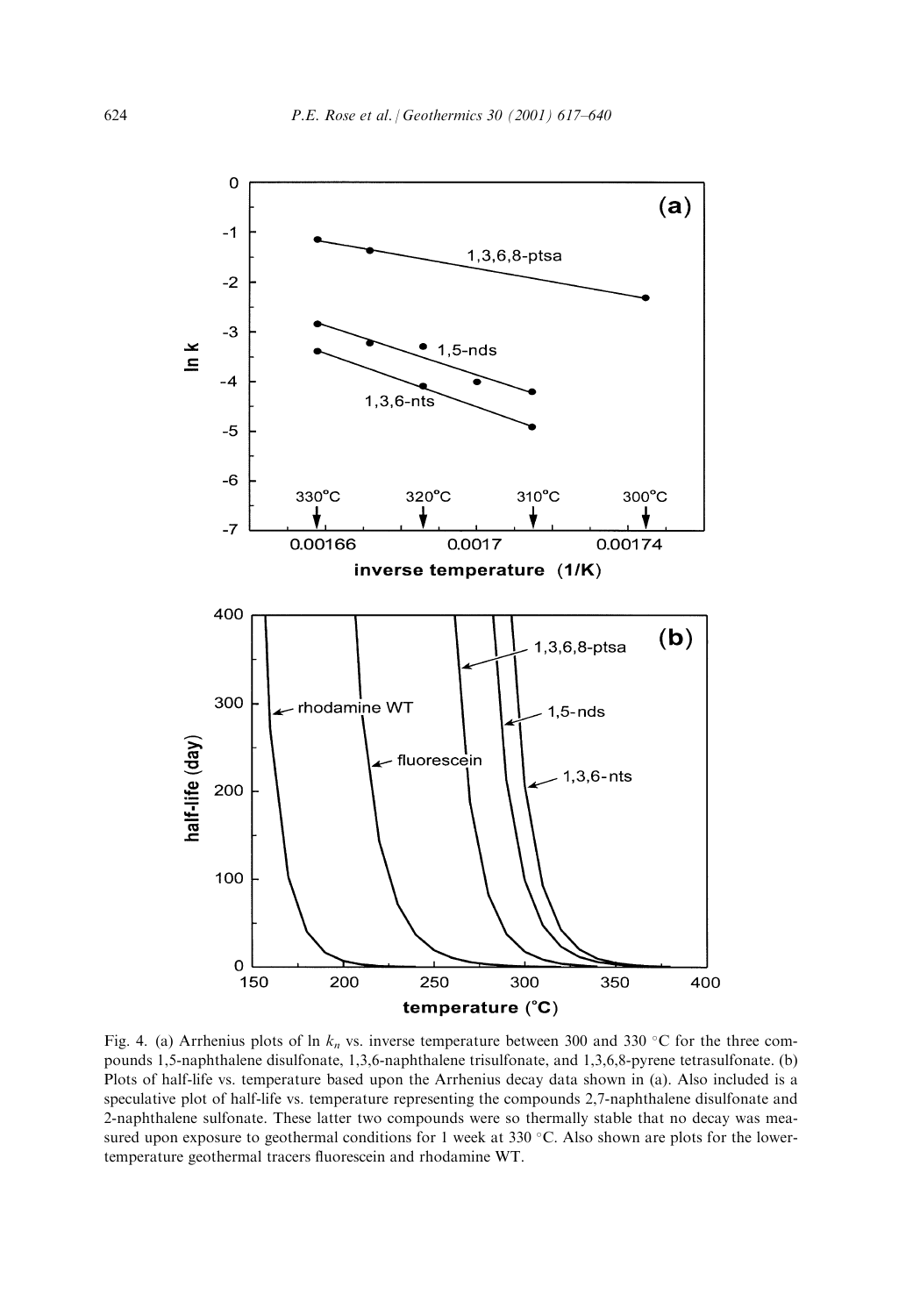Arrhenius constants for three of the polyaromatic sulfonates studied in the laboratory under conditions that simulate a geothermal environment

| Compound                       | Pre-exponential<br>factor, A $(\text{day}^{-1})$ | Energy of<br>activation, $E_a$ (J/mol) | Temperature<br>range $(^{\circ}C)$ | $R^2$ |
|--------------------------------|--------------------------------------------------|----------------------------------------|------------------------------------|-------|
| 1,5-Naphthalene disulfonate    | 3.49E16                                          | 205,000                                | $310 - 330$                        | 0.944 |
| 1,3,6-Naphthalene trisulfonate | 7.12E17                                          | 223,000                                | $310 - 330$                        | 0.998 |
| 1,3,6,8-Pyrene tetrasulfonate  | 1.73E17                                          | 205,000                                | $300 - 330$                        | 0.998 |

can be determined at any temperature within the indicated range. Using these data, the half-lives of these three polyaromatic sulfonates are plotted as functions of temperature in Fig. 4b. For comparison, the half-lives of two xanthene dyes that have been used as geothermal tracers, fluorescein and rhodamine WT, are also plotted. No plots are shown for the two compounds 2-naphthalene sulfonate and 2,7-naphthalene disulfonate, since no decay was observed for either compound after exposure to geothermal conditions for 1 week at  $330^{\circ}$ C.

#### 5. Tracer testing at Dixie Valley using the polyaromatic sulfonates

The polyaromatic sulfonate candidate tracers were extensively tested in a series of field studies between 1997 and 2000 at the Dixie Valley geothermal field (Rose et al., 1998, 2000, 2001) located in west-central Nevada (Fig. 5). This reservoir is a classical example of a hydrothermal system located along a narrow fault zone. Dixie Valley is an asymmetric basin and range graben that is bounded on the west by the Stillwater range and on the east by the Clan Alpine mountains. The geothermal field is located on the west side of the valley. Benoit (1999) has reviewed the conceptual, structural and numerical models of the Dixie Valley hydrothermal system.

Since the early 1980s, the prevailing structural model for interpreting flow patterns within the Dixie Valley geothermal field was based upon a single range-front fault dipping  $52-54^\circ$  to the SE with a roughly planar geometry to depths of at least 3 km (Benoit, 1995). It assumed that production was controlled primarily by fracture permeability associated with this range-front fault and its related secondary fractures.

A recent reinterpretation based primarily upon Bouguer gravity data and reflection seismic profiles suggests a more complex geometry with a steeper-dipping range front fault that accommodates most of the topographic displacement and a series of steep-dipping piedmont faults that splay off the range front fault and account for most of the displacement at depth (Blackwell et al., 1999). According to this model, the known reservoir is primarily associated with the piedmont faults.

The production wells produce up to 125 kg/s mostly from three to six individual fractures located between depths of 2500 and 3100 m (Barton et al., 1998). Until recently, injection was into three different geologic environments: an areally restricted Miocene basalt aquifer at a depth of approximately 2225 m, a fault zone at a depth of about 1860 m, and the main fault zone between depths of 2700 and 2950 m (Benoit, 1992). In 1999, injection was initiated into well 27-32, which penetrated a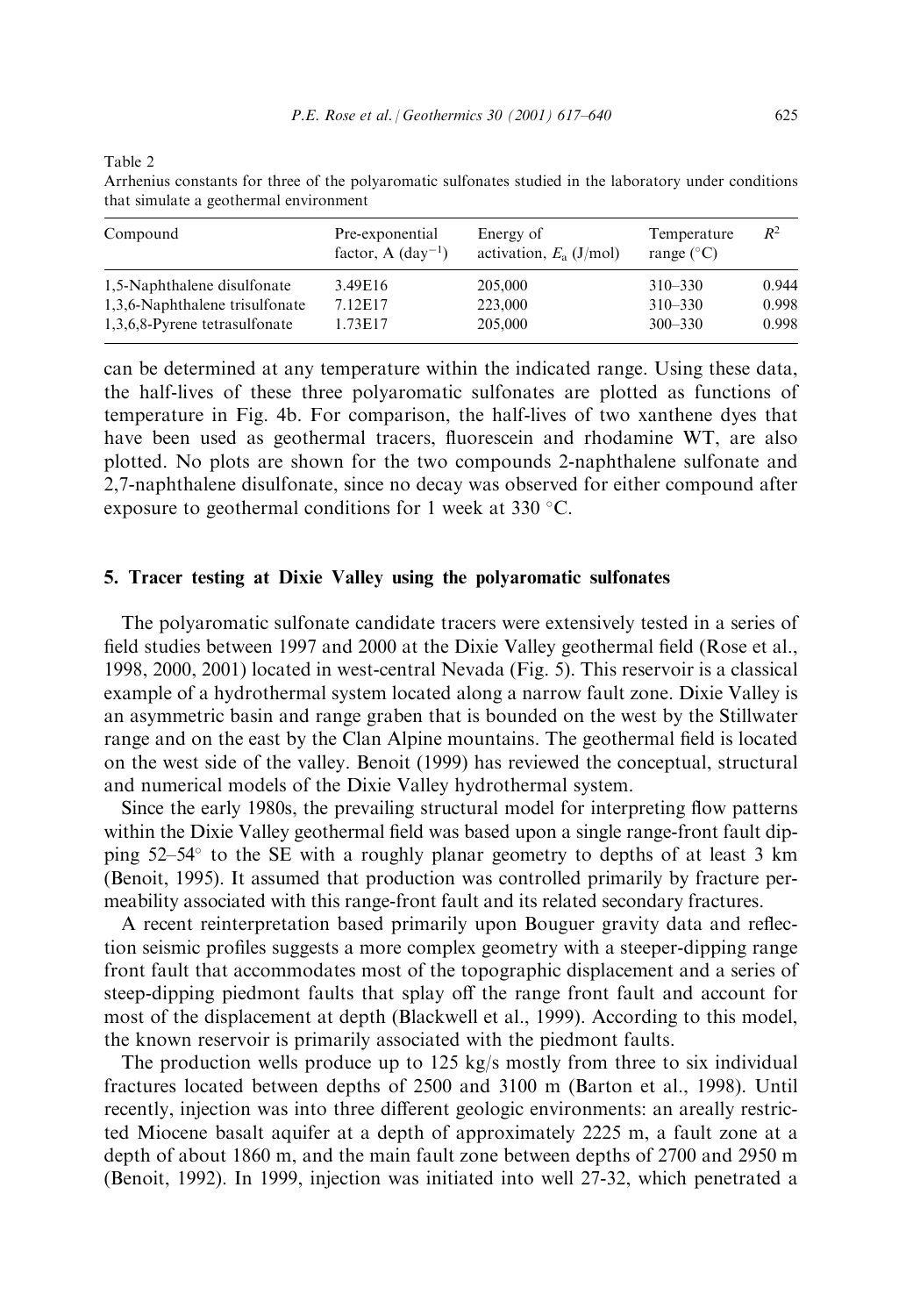

Fig. 5. Map of the Dixie Valley geothermal reservoir, showing the injection and production wellhead locations.

shallow fault zone at approximately 180 m. The reservoir is hosted primarily by metamorphosed Mesozoic sedimentary and mafic igneous rocks (Waibel, 1987).

## 5.1. 1.3,6,8-Pyrene tetrasulfonate

On 3 September 1997, 1818 kg of a 10 wt.% aqueous solution of 1,3,6,8-pyrene tetrasulfonate (Hilton Davis, Cincinnati) was injected into well 45-5 over a period of about 20 min. The injectate flow rate was approximately 300 kg/s. Nine production wells were sampled twice weekly throughout the subsequent year.

Shown in Fig. 6 are plots of the return curves of 1,3,6,8-pyrene tetrasulfonate that was injected into well 45-5. The tracer first arrived in about 90 days, with the strongest return to well 73-7. The next strongest returns were to wells 73B-7 and 63- 7, followed by 82A-7. No 1,3,6,8-pyrene tetrasulfonate was observed in any of the section-33 wells.

# 5.2. 1,5-Naphthalene disulfonate and 1,3,6-naphthalene trisulfonate

On 14 July 1998, 100 kg of 1,5-naphthalene disulfonate (Konishi Chemical, Japan) was dissolved in approximately 400 l of flashed reservoir water and injected over a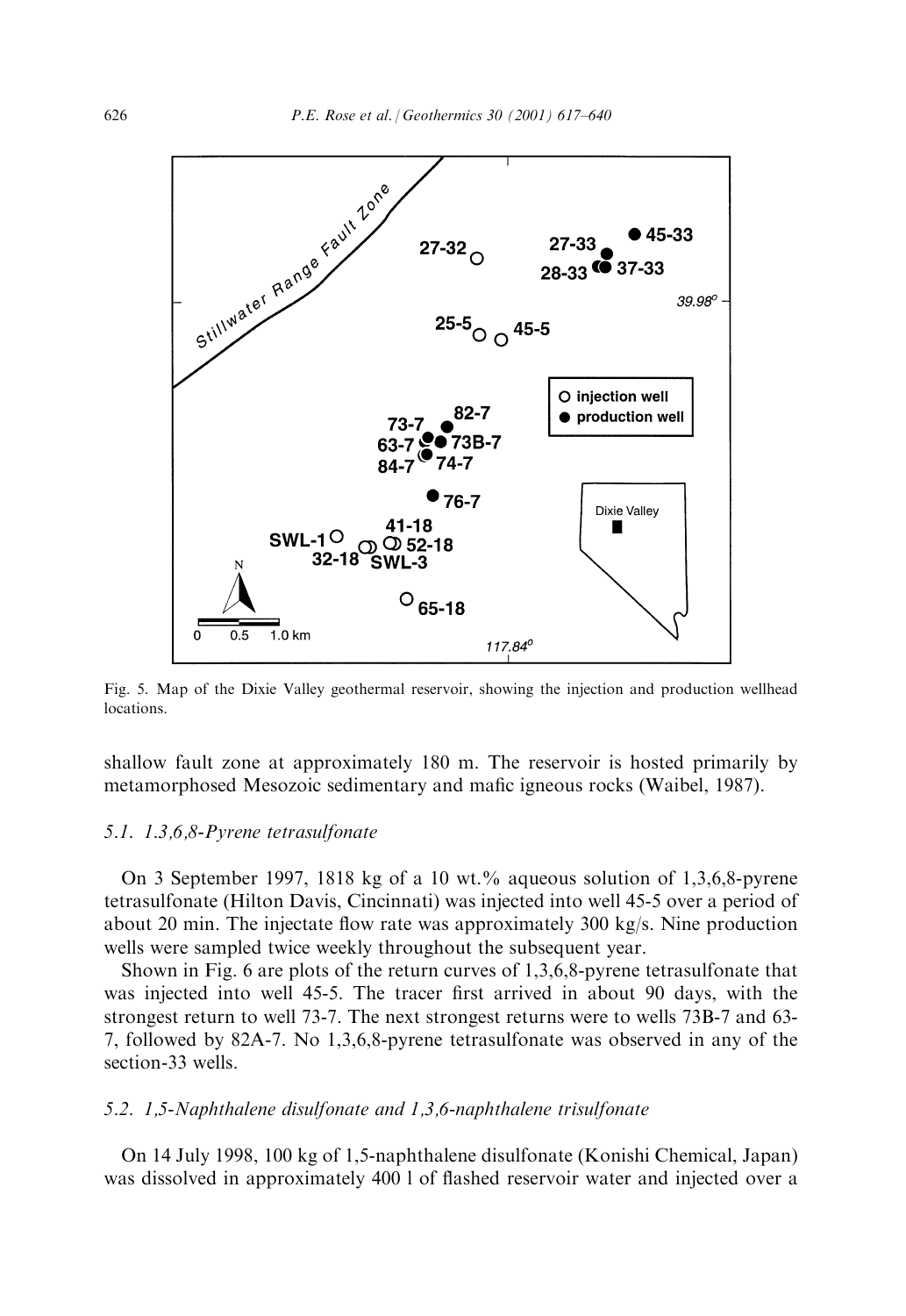

Fig. 6. 1,3,6,8-Pyrene tetrasulfonate returns observed from the testing of injector 45-5 at Dixie Valley.

period of about 15 min into well 41-18 (see Fig. 5). This injector accepts fluids at a rate of approximately 40 kg/s. Similarly, 100 kg of 1,3,6-naphthalene trisulfonate (Konishi Chemical, Japan) was mixed with approximately 300 l of flashed reservoir water and injected over a period of 20 min into injector 65–18 (see Fig. 5), which accepts fluids at a rate of approximately 65 kg/s. All of the producing wells in the field were subsequently monitored for the two tracers over the subsequent 2.5 years.

The return curves for 1,5-naphthalene disulfonate are plotted in Fig. 7. These return curves reflect tracer production in the six wells in Section 7 (see Fig. 5) only, as no tracer was observed in any of the production wells monitored further to the northeast in Section 33. The first arrivals of tracer were between 40 and 54 days for all of the wells except 82A-7, which did not produce tracer until 79 days after injection.

The return curves from the tagging of injector 65-18 with 1,3,6-naphthalene trisulfonate are shown in Fig. 8. Like the test that was associated with injector 41-18, tracer was produced in Section 7 only. First arrivals for three of the wells were between 75 and 79 days, although a long sampling hiatus between days 79 and 97 may have obscured the first arrival of tracer to 74-7. Tracer did not arrive in well 73B-7 until day 103, but the slowest arrival of tracer, again, was to 82A-7, which did not show return until 145 days into the test.

There are striking similarities between the return-curve plots for the two injectors tagged with 1,5-naphthalene disulfonate and 1,3,6-naphthalene trisulfonate. In both tests, the strongest returns were to producers 63-7, 74-7 and 76A-7. Also, in each test, tracer was measured in well 82A-7 much later than it was measured in any of the other section 7 wells. These similarities suggest a similar path for injectate flowing between the two tagged injectors (41-18 and 65-18) and the Section-7 producers.

In spite of these similarities, a significant difference exists between the return curves for the two tests. The peak concentrations of 1,5-naphthalene disulfonate tracer injected in well 41-18 are approximately 11 ppb, whereas the peak con-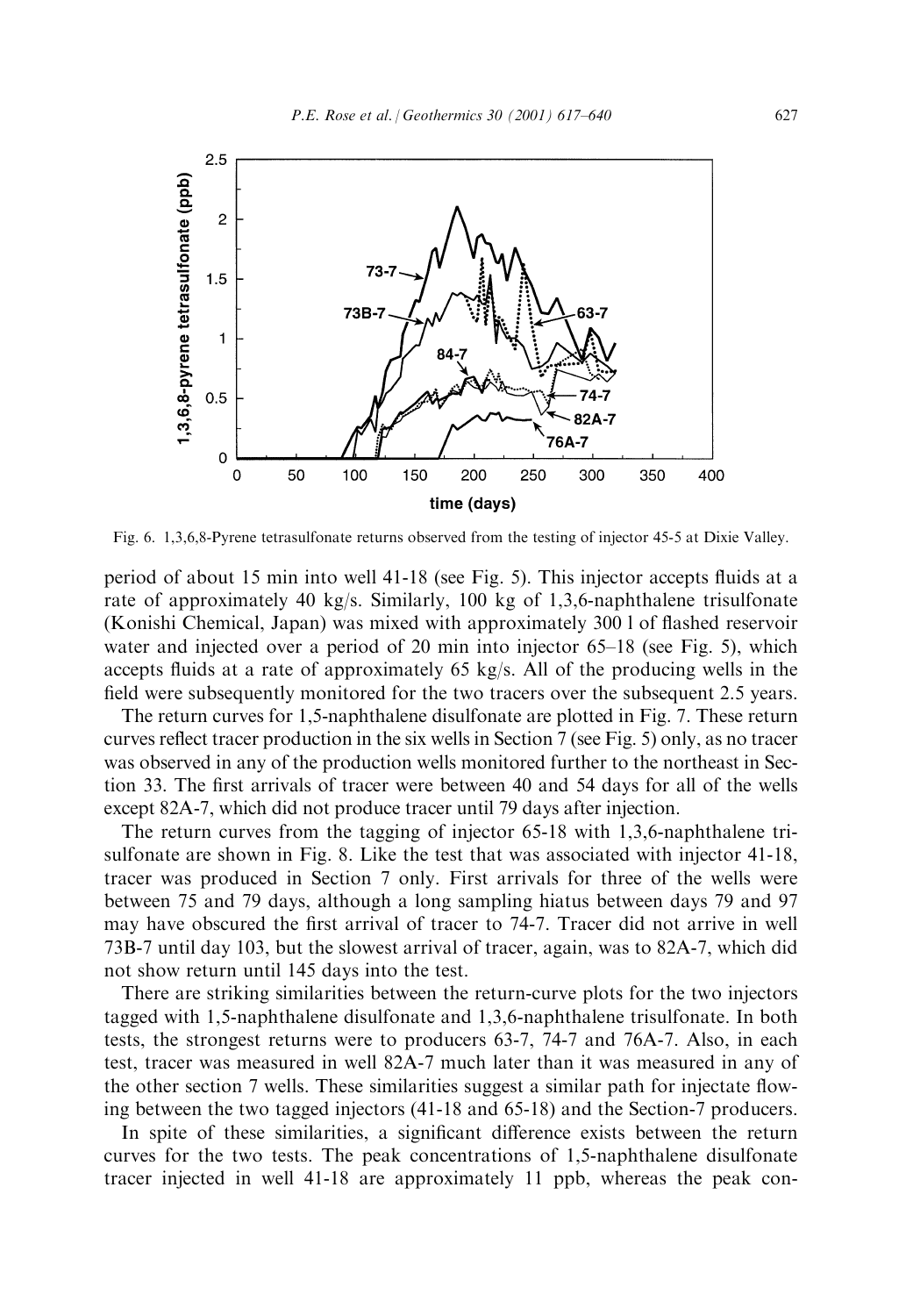

Fig. 7. 1,5-Naphthalene disulfonate returns observed from the testing of injector 41-18 at Dixie Valley.



Fig. 8. 1,3,6-Naphthalene trisulfonate returns observed from the testing of injector 65-18 at Dixie Valley.

centrations of 1,3,6-naphthalene trisulfonate are approximately 5 ppb. Since equal quantities of tracer were injected in each injection well and since 65-18 is further away from the Section 7 producers than is 41-18, it is reasonable to assume that the tracer injected in 65-18 was diluted with a greater volume of reservoir water before being produced. The differences in concentration cannot be explained by thermal degradation of tracer, since the reservoirs fluids, whose temperatures measure less than 250  $\degree$ C, are too cool to cause any measurable decay of 1,3,6-naphthalene trisulfonate over such a short duration.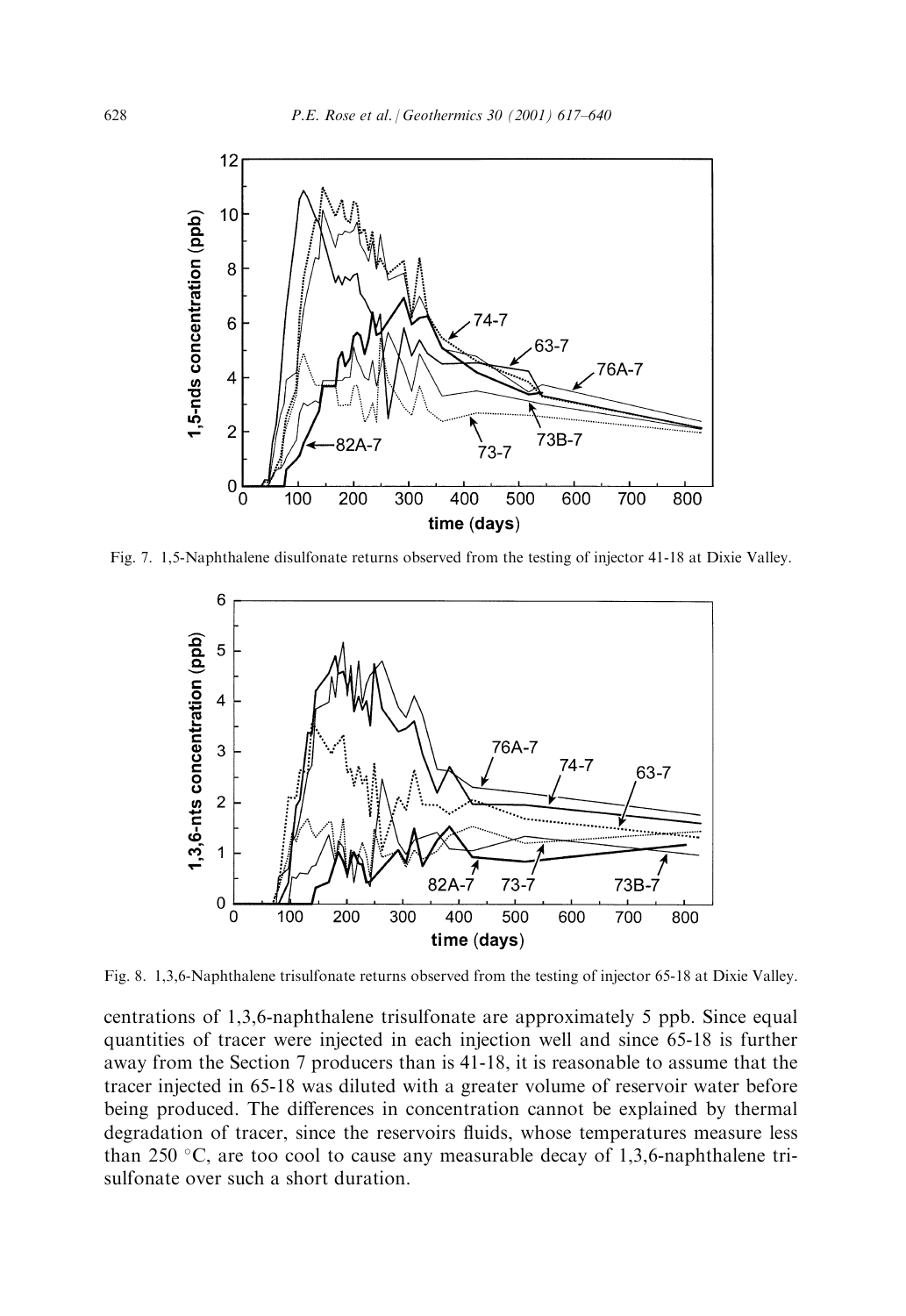# 5.3. 2-Naphthalene sulfonate and 2,7-naphthalene disulfonate

On 17 November 1999, 198 kg of 2,7-naphthalene disulfonate (Yick-Vic Chemicals, Hong Kong) was slurried with approximately 400 l of flashed reservoir water and injected over a period of about 4 min into well 27-32 (Fig. 5). Water was continuously injected into the well at a rate of approximately 73 kg/s. Similarly, on 18 November 1999, 199 kg of 2-naphthalene sulfonate (Yick-Vic Chemicals, Hong Kong) was dissolved into approximately 400 l of flashed reservoir water and injected over a period of 2 min into injector 25-5 (Fig. 5), which was flowing at a rate of approximately 310 kg/s. All of the producing wells in the field were subsequently monitored for the two naphthalene sulfonates over the subsequent year.

The return curves for the 2,7-naphthalene disulfonate that was injected into well 27-32 are plotted in Fig. 9. These return curves show tracer production in three producers in Section 33 only (Fig. 5), as no tracer was observed in any of the production wells monitored further to the southeast in Section 7. This represents the first observation of tracer production ever to Section 33. The tracer first arrived at two producers (28-33 and 37-33) approximately 135 days after tracer injection. This is the longest measured duration before first arrival of tracer in any tracer tests conducted at Dixie Valley.



Fig. 9. 2,7-Naphthalene disulfonate returns observed from the testing of injector 27-32 at Dixie Valley.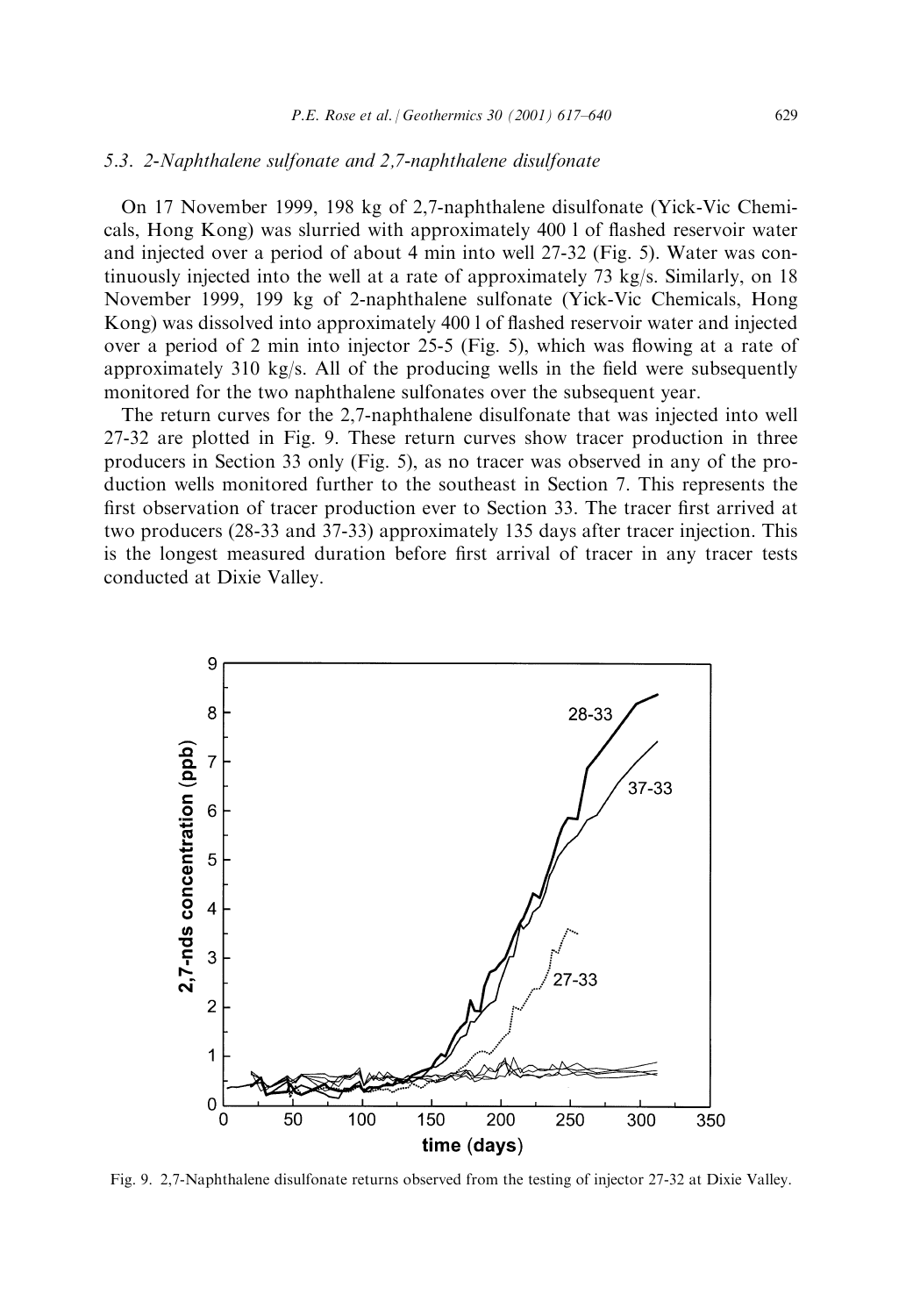The return curves for the 2-naphthalene sulfonate that was injected into well 25-5 are plotted in Fig. 10. These return curves show tracer production in all of the operating producers in Section 7 except well 76A-7 (Fig. 5). No tracer was observed in any of the production wells monitored further to the northeast in Section 33. The tracer first arrived to two producers, 63-7 and 73B-7, approximately 100 days after tracer injection.

A plot of the return curves of 2,7-naphthalene disulfonate show a significant background concentration of approximately 0.5 ppb in all of the wells monitored during the test (Fig. 9). The identity of this background contaminant is not known, although it is possible that it is 2,7-naphthalene disulfonate, which was created as either an isomerization product or partial decomposition product of other naphthalene sulfonates injected in previous tracer tests. There is also a significant background concentration between approximately 2 ppb and 3.8 ppb of an apparent contaminant that is chromatographically indistinguishable from 2-naphthalene sulfonate (Fig. 10). Again, the identity of this compound is not known. And, again, it is possible that it is either 2-naphthalene sulfonate or a similar compound that co-elutes with 2-naphthalene sulfonate.

Neither 2,7-naphthalene disulfonate nor 2-naphthalene sulfonate had ever been used as tracers at Dixie Valley prior to the two tests described here. The existence of strong background contaminant concentrations that are chromatographically indistinguishable from these two compounds is therefore somewhat troubling. Since nearly all of the water produced at the Dixie Valley reservoir is reinjected and since



Fig. 10. 2-Naphthalene sulfonate returns observed from the testing of injector 25-5 at Dixie Valley.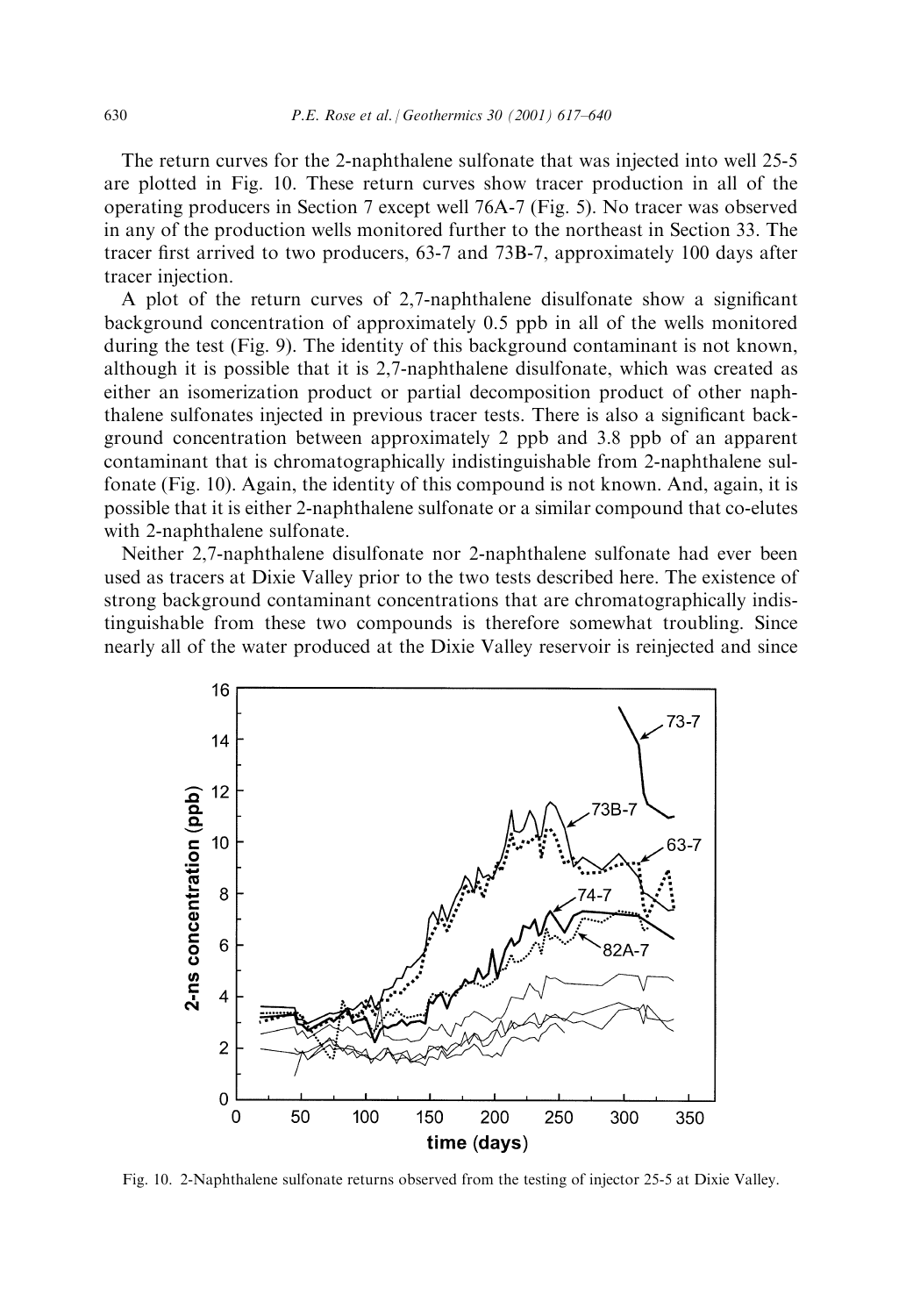the production wells within the reservoir are underpressured relative to the surrounding aquifers, thermally stable tracers such as the naphthalene sulfonates remain in the reservoir until they decay. The result is that tracers tend to remain in solution in the reservoir for a long time. In addition to the four naphthalene sulfonate tracers tested in the Dixie Valley reservoir and reported here (1,5-naphthalene disulfonate, 1,3,6-naphthalene trisulfonate, 2-naphthalene sulfonate, and 2,7-naphthalene disulfonate), an amino-substituted naphthalene disulfonate (amino G) and a dimerized naphthalene sulfonate (Crisotan R5) were also recently tested (Rose et al., 1998). Therefore, the background concentrations may be attributed to a combination of isomerization and/or partial decomposition of a number of naphthalene sulfonates and an amino-substituted naphthalene disulfonate tested at the Dixie Valley reservoir over the past several years. These examples illustrate the result of using conservative tracers in reservoirs where all of the produced fluids are reinjected and where there is very little natural fluid leakage into surrounding aquifers.

# 6. Tracer testing at Steamboat Springs using 1,5-naphthalene disulfonate

The Far West Capital (FWC) Steamboat Springs geothermal field is located approximately 14 km south of Reno, Nevada. Fig. 11 shows the location of production, injection and exploratory slim holes drilled on the FWC Steamboat Springs geothermal operations area. Average geothermal fluid production temperature is approximately 160 °C. The combined production flow rate to the SB 1/1A and SB 2/ 3 power plants is approximately 1370 kg/s. The combined electrical power output from these two plants is approximately 31MW.

Fractured granodiorite underlies the volcanic sequence and comprises the geothermal reservoir system at Steamboat Springs (Rose et al., 1999). The permeability of the fractured granodiorite is very high. The total thickness of the granodiorite is unknown. The deepest hole drilled in the area (GTH 87-29) encountered granodiorite to a depth of 1220 m.

The tracer test at Steamboat Springs was designed to compare the performance of the candidate tracer 1,5-naphthalene disulfonate with the well-characterized geothermal tracer, fluorescein. On 24 July 1998, 91 kg of uranine (sodium salt of fluorescein) was mixed with 100 kg of the disodium salt of 1,5-naphthalene disulfonic acid in a tank with approximately 3.8  $m<sup>3</sup>$  of water (Rose et al., 1999). Upon dissolution of the tracers, the solution was injected over a period of approximately 45 min into slim hole GTH 87-29. Brine was then injected continuously into GTH 87-29 at a rate of 9 kg/s.

The 1,5-naphthalene disulfonate return curves for selected wells are shown in Fig. 12. The strongest return is to well HA-4, which is located only 10 m from the tagged slim hole GTH 87-29. The distance separating the completion intervals of the two wells is much greater, since producer HA-4 has a total depth of only 220 m, whereas the slim hole injection well is completed in a deeper region of the reservoir below a depth of about 670 m.

Fig. 13 shows the normalized fluorescein and 1,5-naphthalene disulfonate return curves for production well HA-4. Each return curve has been normalized for the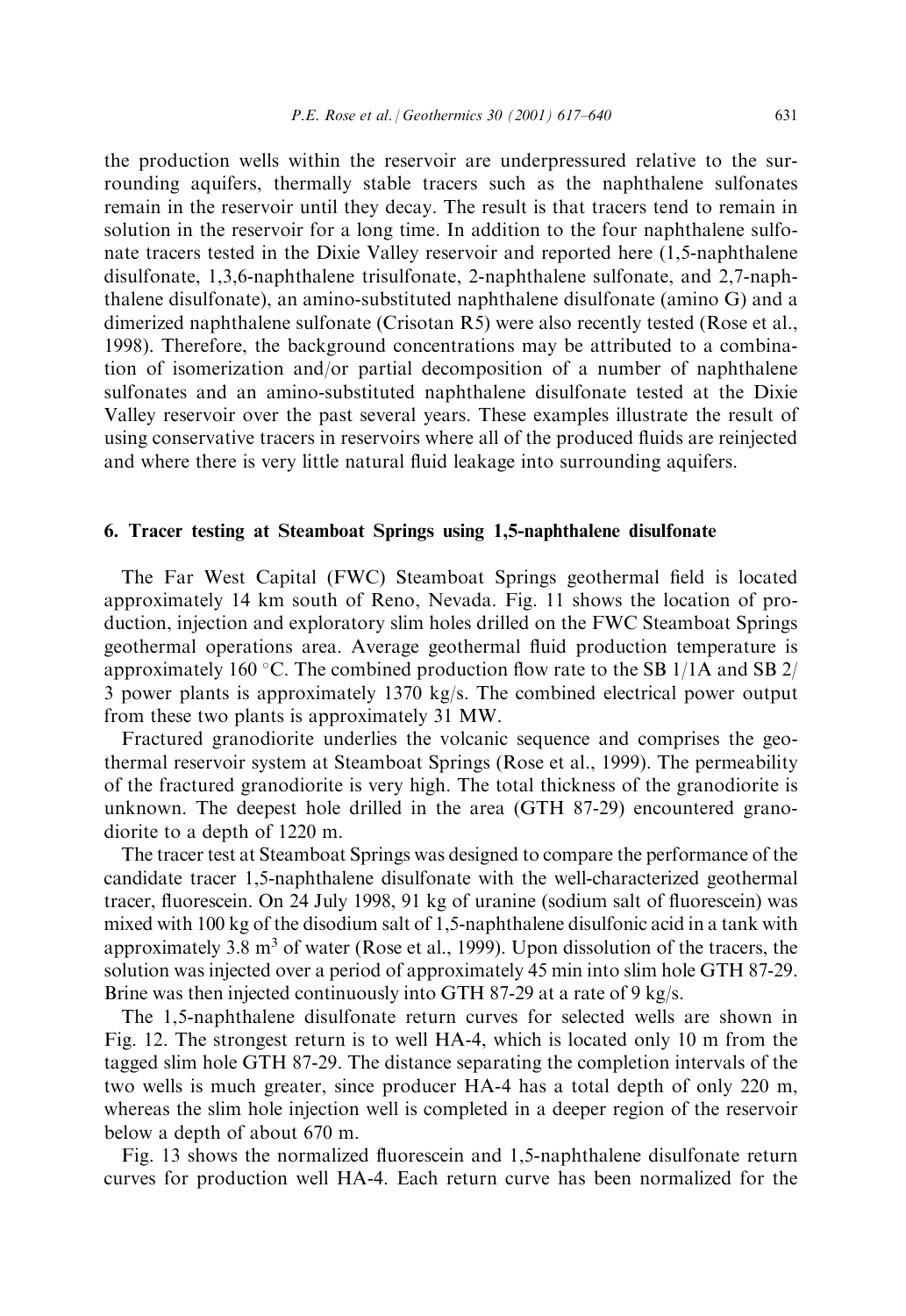

Fig. 11. Location map of production, injection and exploratory slim holes drilled in the Far West Capital Steamboat Springs geothermal operations area.

quantity of tracer injected, and the fluorescein plot has been corrected for the initial background concentration of approximately 200 ppt. It is evident from this figure that the normalized return-curve concentrations are nearly identical. In a tracer test at Dixie Valley, Nevada, Adams and coworkers (1989) showed that fluorescein did not adsorb on reservoir rock when its normalized return curve was compared to that of the tracer benzoic acid, which was assumed to behave conservatively. Since 1,5 naphthalene disulfonate was shown to have a normalized return curve that was essentially identical to that of fluorescein (Fig. 13), it is unlikely that either 1,5 naphthalene disulfonate or fluorescein adsorbed on the reservoir rock at Steamboat Springs.

## 7. Tracer testing at Ohaaki, New Zealand using 1,5-naphthalene disulfonate

The Ohaaki geothermal field is located 30 km northeast of Lake Taupo on either side of the Waikato river (Fig. 14). The geology at Ohaaki represents about 750,000 years of accumulation of rhyolitic and sedimentary rocks in a subsiding basin at the eastern margin of the Taupo Volcanic zone (Clotworthy et al., 1995). The basement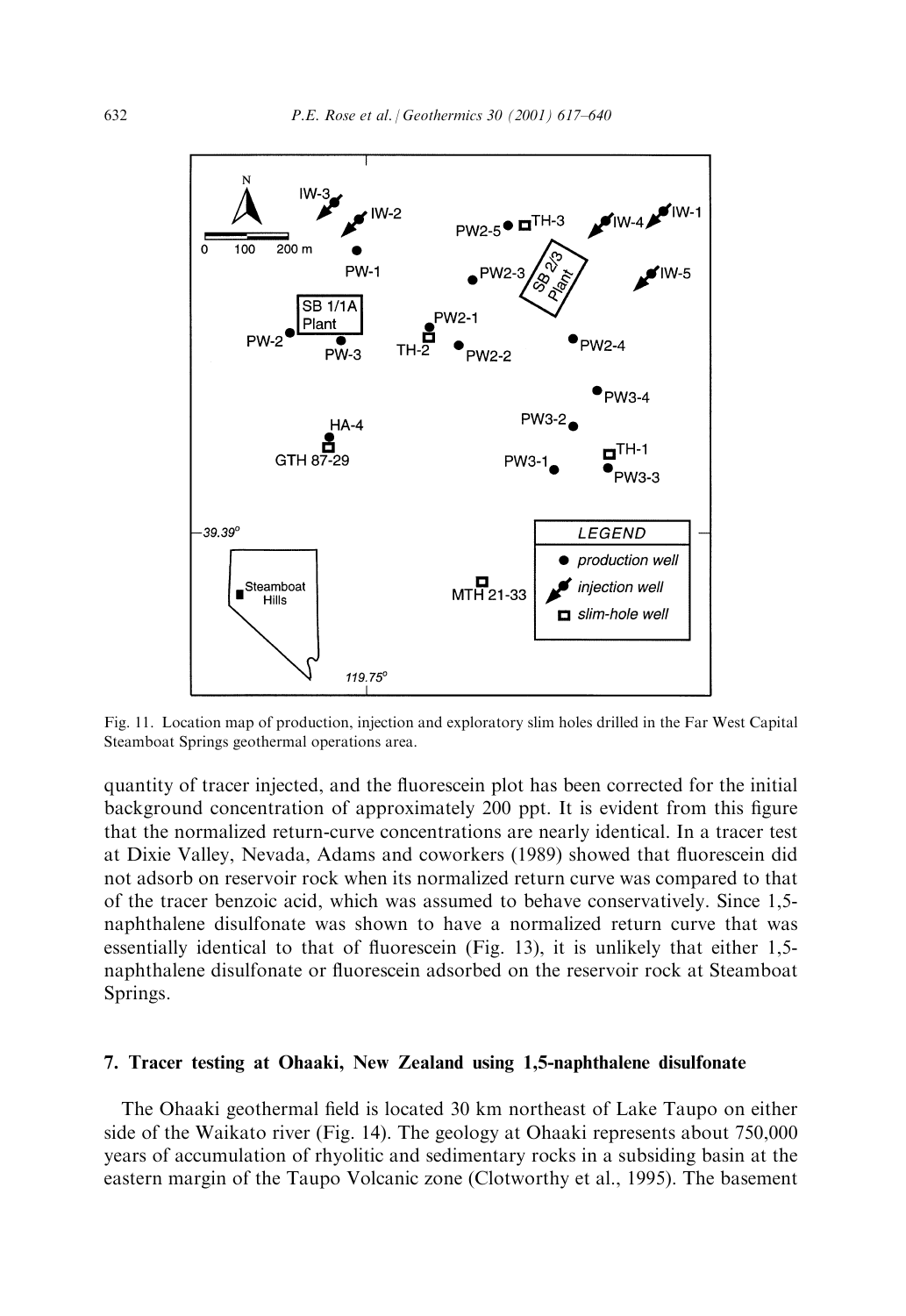

Fig. 12. 1,5-Naphthalene disulfonate returns observed from the testing of injector GTH 87-29 at Steamboat Springs.



Fig. 13. Normalized fluorescein and 1,5-naphthalene disulfonate returns from injection well GTH 87-29 to production well HA-4.

comprises mainly greywacke sandstones of the Mesozoic Torlesse Terrane to the depths currently explored, or about 2.5 km. Above the basement, the Waikora Formation greywacke conglomerates are interbedded with undifferentiated Ohakuri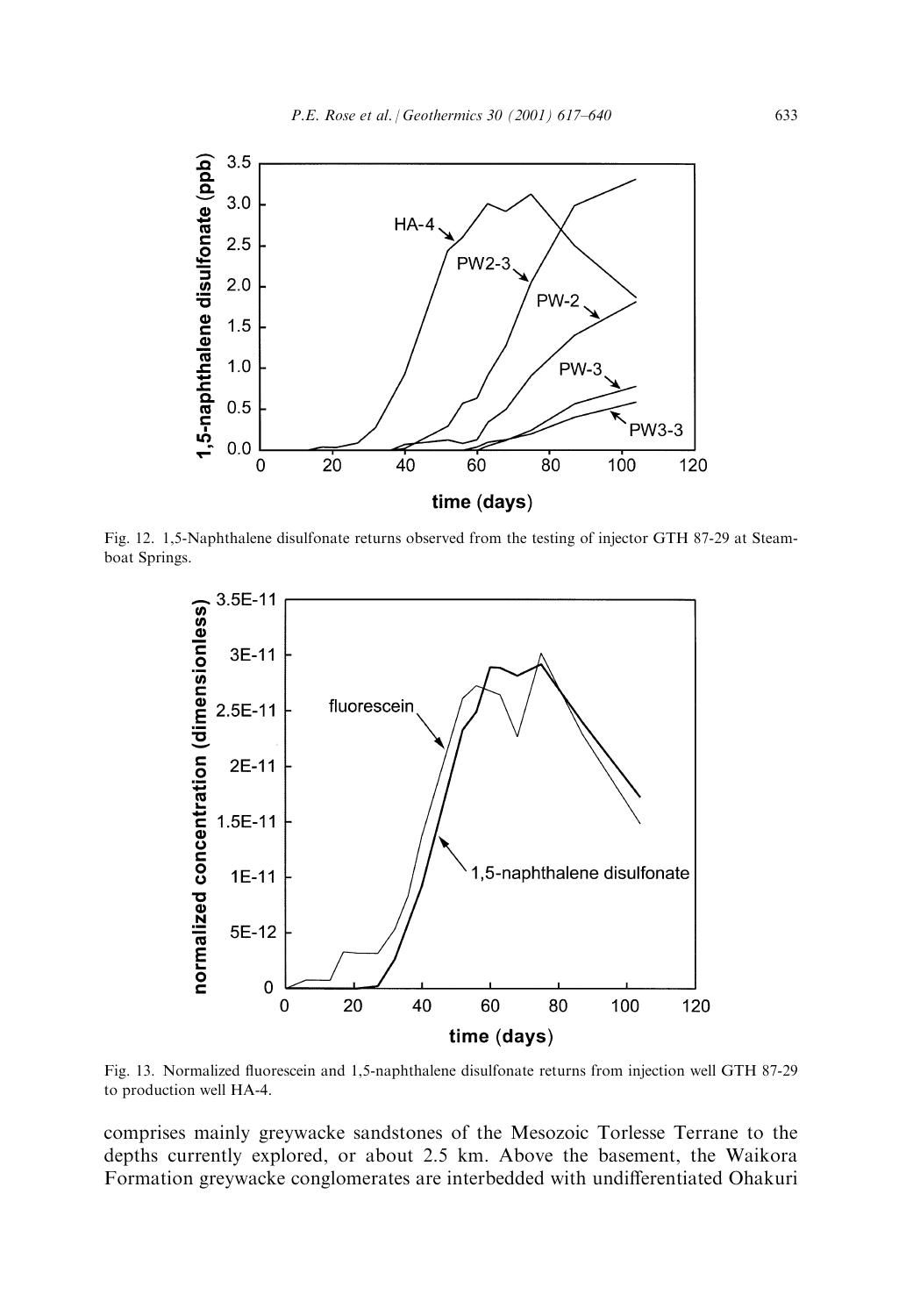

Fig. 14. Map of the southwest portion of the Ohaaki, New Zealand, geothermal field showing the injection and production wellhead locations.

Group volcanics, forming a wedge of rocks of poorly known production potential. The 330,000-year-old Rangitaiki ignimbrite forms a thick, field-wide marker horizon above which are 800–1000 m of variable deposits which include lacustrine sediments (lower siltstone, Huka Falls Formation), lava domes (east Broadlands rhyolite, Broadlands dacite, Broadlands rhyolite, Ohaaki rhyolite), and bedded volcanics (Rautawiri breccia, Waiora formation) (Clotworthy et al., 1995).

The thick, ubiquitous, pumiceous tuffs of the Rautawiri breccia and the more restricted Waiora Formation are generally permeable and productive. The Broadlands rhyolite has good fracture permeability, and occurs only near the western margin of the field where it is used for reinjection. The Ohaaki rhyolite is present in the western and central parts of the field. It has fracture permeability where it is thickest, west of the Waikato River. Prior to field development, it acted as a mixing aquifer for cooler shallow waters and hot geothermal fluids originating from depth. Unlike the two large rhyolite domes (Ohaaki and Broadlands rhyolites), the similar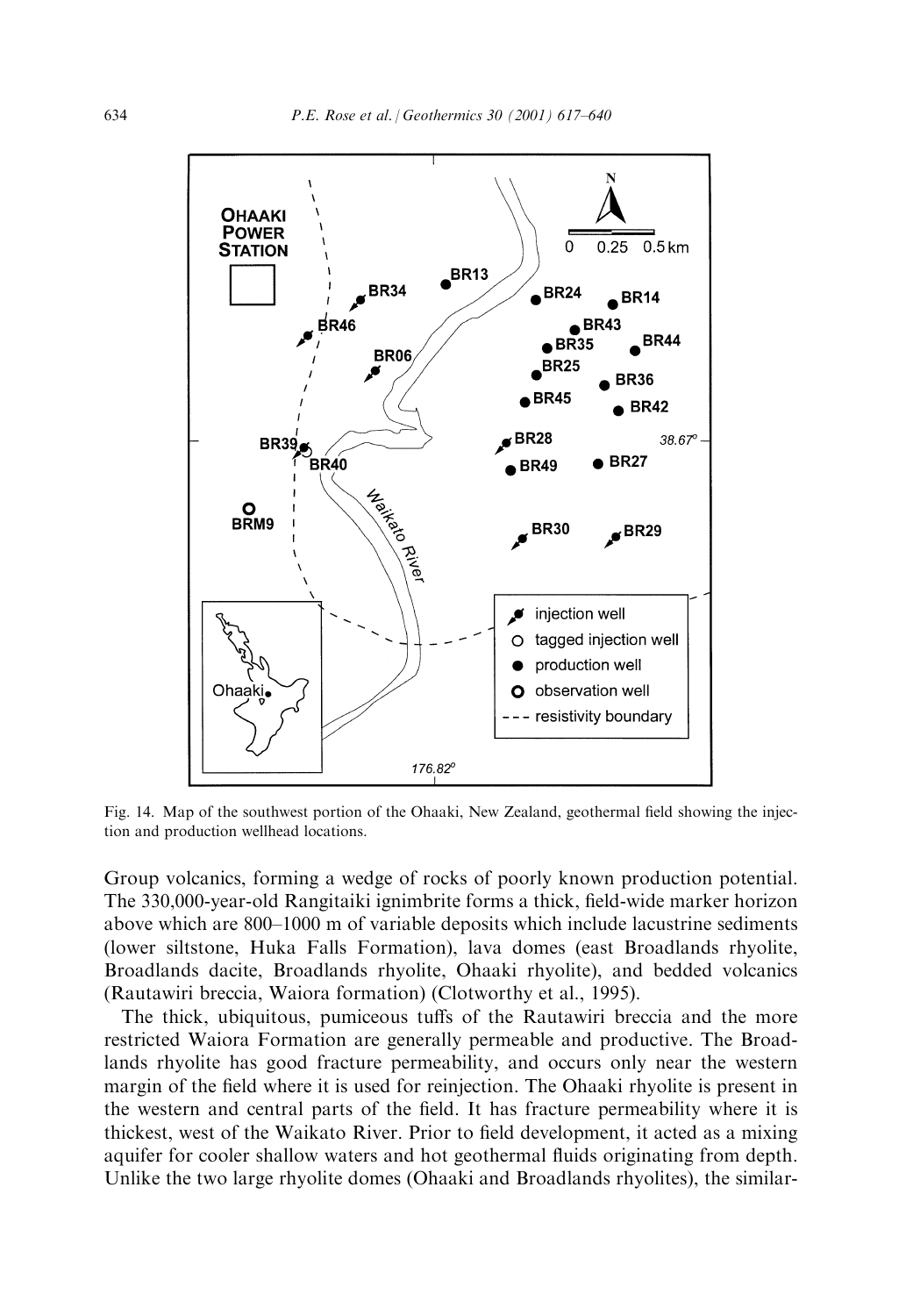sized Broadlands dacite dome in the southeastern part of the field has low permeability. The inner rhyolite overlying the west-bank production wells is poorly connected to the outer Ohaaki rhyolite to the south (Clotworthy et al., 1995).

On 25 May 1999, 150 kg of 1,5-naphthalene disulfonate (Pfaltz and Bauer, USA) was injected into well BR-40 at the Ohaaki geothermal reservoir (see Fig. 14). Various production and monitoring wells were sampled and analyzed for tracer over several subsequent months (Rose et al., 2000).

Shown in Fig. 15 are the returns of the 1,5-naphthalene disulfonate tracer within and adjacent to the Ohaaki reservoir. The strongest returns were to the observation well BRM-9, which is in close proximity to BR-40 and just outside of the resistivity boundary for the field. Modest returns were also observed to wells BR-25, BR-36, BR-44, and BR-45 within the field, with first arrivals approximately 140 days into the test. These two producers are among the closest to the tagged injector. It is evident, however, that the tracer returns to the wells within the field are much weaker than the returns to the observation well, which is just outside of the field, indicating that most of the injectate into BR40 flows away from the field.

# 8. Tracer testing at Awibengkok, Indonesia using 1,5-naphthalene disulfonate and 1,3,6-naphthalene trisulfonate

The Awibengkok geothermal field is located in West Java, Indonesia, approximately 60 km south of Jakarta. The resource is liquid-dominated, containing relatively benign



Fig. 15. 1,5-Naphthalene disulfonate tracer returns observed from the testing of injector BR-40 at Ohaaki.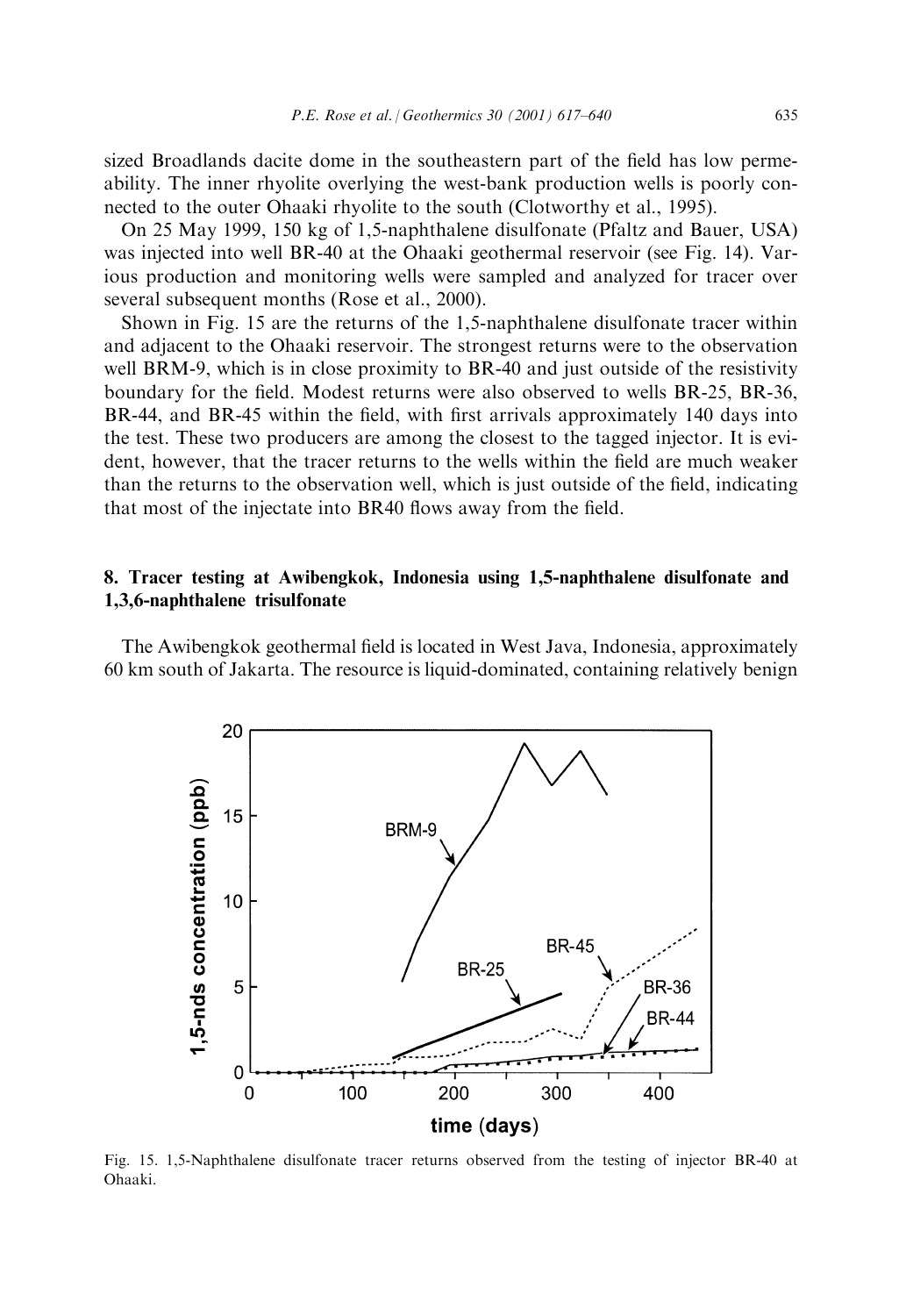fluid with reservoir temperatures ranging from 221 to 312 °C. It is a highly fractured reservoir set in andesitic rocks. Within the reservoir, the matrix rocks are propylitically altered.

The first tracer tests at Awibengkok were conducted in 1994 using fluorescein. These tests successfully identified good hydraulic connections between closely spaced injection and production wells (Murray et al., 1995). Because of the better thermal stability offered by the naphthalene sulfonates, these compounds were chosen for use in hotter parts of the reservoir and where the hydraulic connections between injection wells and production wells appear to be weak or the flow paths relatively long.

In the eastern part of the field where the naphthalene sulfonates tracers were injected (Fig. 16), there are 19 production wells on three locations (AWI-1, AWI-13 and AWI-16). The total mass production rate of these 19 wells averages approximately 1400 kg/s. There are seven injection wells in the area grouped on two locations (AWI-14 and AWI-15) that accept approximately 1390 kg/s of separated brine, which is about 50% of the total brine injected at Awibengkok.

On 6 November 1998, 150 kg of 1,5-naphthalene disulfonate and 150 kg of fluorescein were dissolved in approximately 2400 l of fresh water and injected over a period of about 6 min into AWI 15-2, which was accepting about 110 kg/s of brine (Rose et al., 2000). This resulted in a final concentration of 3600 ppm for each tracer. On 8



Fig. 16. Map of the eastern portion of the Awibengkok, Indonesia, geothermal field showing the injection and production wellhead locations.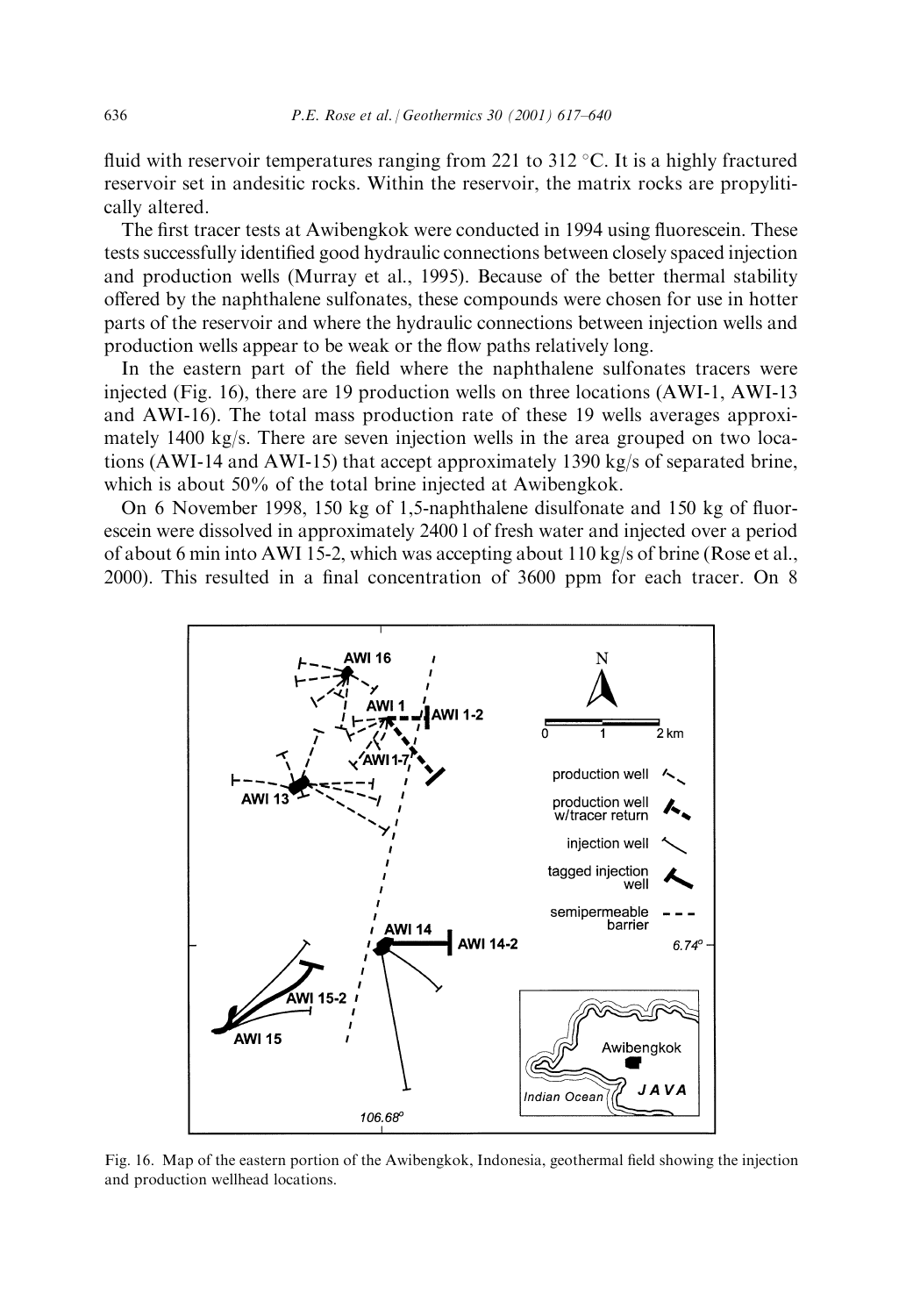November 1998, 150 kg of 1,3,6-naphthalene trisulfonate was dissolved in approximately 1500 l of fresh water and injected over a period of about 5 min into AWI 14- 2, which was accepting about 90 kg/s of brine. This resulted in a final tracer concentration of 5200 ppm. All production wells in the field were subsequently monitored for the three tracers for approximately 8 months.

Neither 1,5-naphthalene disulfonate nor fluorescein was detected in any of the production wells. 1,3,6-naphthalene trisulfonate was observed in two production wells, AWI 1-2 and AWI 1-7 (Fig. 17). That returns of the 1,3,6-naphthalene trisulfonate injected at AWI 14-2 were observed in only two producers supports the existence of a semi-permeable barrier separating AWI 14-2, AWI 1-2 and AWI 1-7 from the rest of the field (Fig. 16). This barrier was first proposed to explain pressure interference tests conducted prior to commercial operations (Murray et al., 1995). The tracer tests reported here, however, offer the most conclusive evidence to date of the existence of this barrier. That no returns of 1,5-naphthalene disulfonate or fluorescein injected at AWI 15-2 were detected in any of the producing wells may be explained by the fact that the fluid injected into this well exits the wellbore below a thick rhyodacite unit that extends over the entire field, while most eastern production wells



Fig. 17. 1,3,6-Naphthalene trisulfonate tracer returns observed from the testing of injector AWI 14-2 at Awibengkok.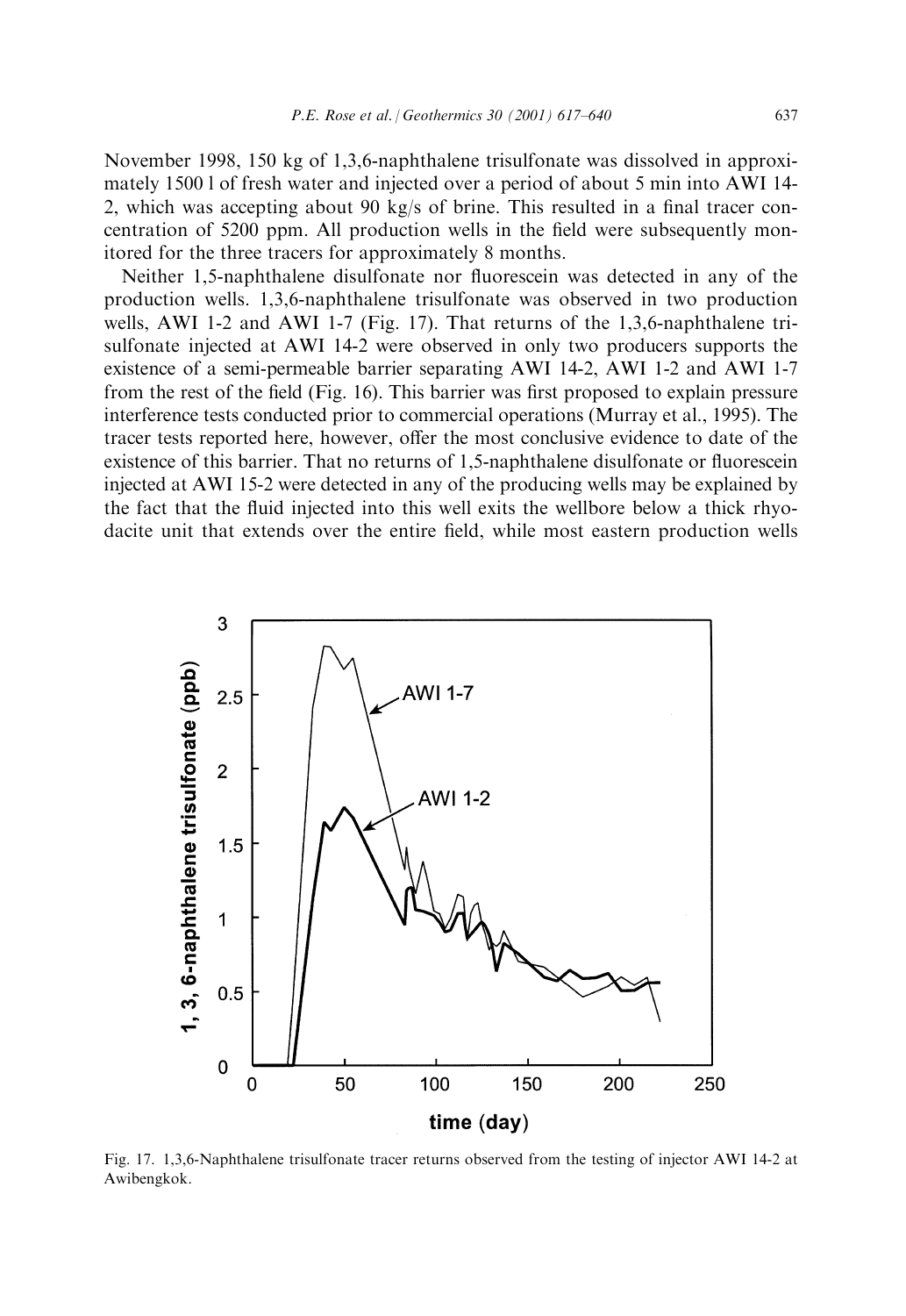have entries above this unit. Clay-rich tuffs associated with the rhyodacite unit may act as semi-permeable barriers impeding vertical flow in the reservoir.

## 9. Conclusions

The polyaromatic sulfonates were successfully tested in laboratory and field studies and shown to be robust geothermal tracers. In addition to being environmentally benign and very affordable, these fluorescent compounds have detection limits of approximately 200 ppt using conventional HPLC analysis. Decay kinetics studies indicate that the five polyaromatic sulfonates tested (1,3,6,8-pyrene tetrasulfonate, 1,5-naphthalene disulfonate, 1,3,6-naphthalene trisulfonate, 2-naphthalene sulfonate, and 2,7-naphthalene disulfonate) possess excellent thermal stability and are suitable for use in high-temperature, liquid-dominated geothermal reservoirs. An Arrhenius model was used to determine the temperature dependence of the decay rate constants on temperature. Using this model, we showed that 1,3,6,8-pyrene tetrasuflonate can be used in reservoirs as hot as  $310\degree\text{C}$ , 1,5-naphthalene disulfonate and 1,3,6-naphthalene trisulfonate in reservoirs as hot as  $340^{\circ}$ C, and 2-naphthalene sulfonate and 2,7-naphthalene sulfonate in reservoirs having fluid temperatures of  $350 \degree C$  or hotter.

In a series of tracer tests at the Dixie Valley geothermal reservoir, all five polyaromatic sulfonate tracers were successfully tested. The tests revealed that Section-18 and Section-5 injectate flows to the Section-7 production wells. Injection into the newly drilled 27-32 injector flows to the Section-33 producers.

In a tracer test at Steamboat Springs, Nevada, 1,5-naphthalene disulfonate was tested in combination with fluorescein. Normalized return curves of the two tracers showed that 1,5-naphthalene disulfonate does not adsorb relative to fluorescein at a reservoir-fluid temperature of 160  $\degree$ C, indicating that the naphthalene sulfonates are suitable for use in low-temperature geothermal reservoirs.

A tracer test at the Ohaaki geothermal reservoir using 1,5-naphthalene disulfonate revealed that most of the water injected via well BR-40 flows away from the reservoir. A small fraction of the injectate returns to some of the production wells in the southwest portion of the field.

In a field test at the Awibengkok geothermal reservoir, both naphthalene sulfonate tracers were used. The lack of tracer response from well AWI 15-2, which was tagged with 1,5-naphthalene disulfonate, indicates that this well is not immediately connected with any production wells. Tracer returns show, however, that well AWI 14-2, which was tagged with 1,3,6-naphthalene trisulfonate, is connected to two producers in the eastern portion of the reservoir.

The polyaromatic sulfonates that we tested for this study are all sufficiently stable to be used in liquid-dominated geothermal reservoirs with temperatures exceeding  $310$  °C. Two of them (2-naphthalene sulfonate and 2,7-naphthalene sulfonate) are sufficiently stable for use in reservoirs whose temperatures exceed  $350^{\circ}$ C. Whereas none of the reservoir waters in which the polyaromatic sulfonates were tested possess such high temperatures, the field tests nevertheless showed that these com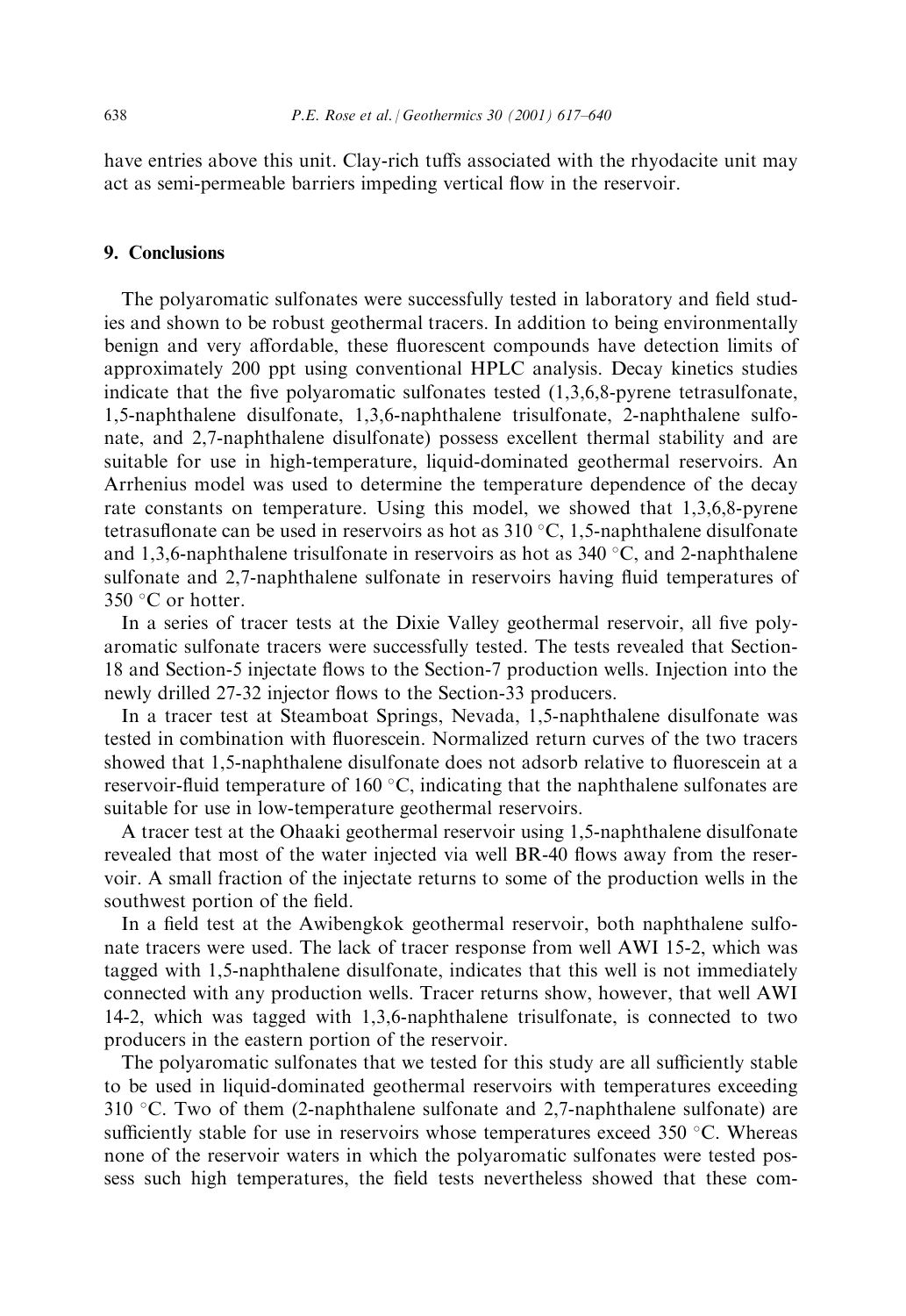pounds can serve as conservative tracers to simultaneously tag injection wells in a variety of geothermal settings.

#### Acknowledgements

The authors thank Oxbow Power Services (now Caithness Energy Corporation), Contact Energy, and Unocal Geothermal of Indonesia for their participation in this project. The support of these companies in providing access to their reservoirs and in conducting the field tests has been essential for the successful testing of these candidate tracers. The authors also acknowledge the continued support of the Department of Energy (under contract number DE-HC07-90ID12929), without which this project could not have been accomplished. Such support does not constitute an endorsement by the US Department of Energy of the views expressed in this publication.

## References

- Adams, M.C., Benoit, W.R., Doughty, C., Bodvarsson, G.S., Moore, J.N., 1989. The Dixie Valley, Nevada, tracer test. Geothermal Resources Council Transactions 13, 215–220.
- Adams, M.C., Davis, J., 1991. Kinetics of fluorescein decay and its application as a geothermal tracer. Geothermics 20 (1-2), 53–60.
- Adams, M.C., Moore, J.N., Fabry, L.G., Ahn, J.H., 1992. Thermal stabilities of aromatic acids as geothermal tracers. Geothermics 21(3), 323–339.
- Barton, C.A., Hickman, S., Morin, R., Zoback, M.D., Benoit, W.R., 1998. Reservoir-scale fracture permeability in the Dixie Valley, Nevada, geothermal field. Proceedings of Twenty-Third Workshop on Geothermal Reservoir Engineering, Stanford University Report SGP-TR-158, pp. 299–306.
- Benoit, W.R., 1992. A case history of injection through 1991 at Dixie Valley, Nevada. Geothermal Resources Council Transactions 16, 611–620.
- Benoit, W.R., 1995. Forced folding and basin and range geothermal systems. Geothermal Resources Council Transactions 19, 155–163.
- Benoit, W.R., 1999. Conceptual models of the Dixie Valley, Nevada geothermal system. Geothermal Resources Council Transactions 23, 505–511.
- Blackwell, D.D., Wisian, K.W., Benoit, W.R., Gollan, B., 1999. Structure of the Dixie Valley geothermal system, a 'typical' Basin and Range geothermal system, from thermal and gravity data. Geothermal Resources Council Transactions 23, 525–531.
- Clotworthy, A.W., Lovelock B., Carey B., 1995. Operational history of the Ohaaki geothermal field. Proceedings World Geothermal Conference, Florence, Italy, pp. 1797—1802.
- Gudmundsson, J.S., Johnson, S.E., Horne, R.N., Jackson, P.B., Gulver, G.G., 1983. Doublet tracer testing in Klamath Falls, Oregon. Proceedings, Ninth Workshop on Geothermal Reservoir Engineering, Stanford Geothermal Program Workshop Report SGP-TR-74, 331–337.
- Murray, L.E., Rohrs, D.T., Rossknecht, T.G., Aryawijaya, R., Pudyastuti, K., 1995. Resource evaluation and development strategy, Awibengkok field. Proceedings World Geothermal Conference, Florence, Italy, pp. 1525–1529.
- Rose, P.E., Adams, M.C., 1994. The application of rhodamine WT as a geothermal tracer. Geothermal Resource Council Transactions 18, 237–240.
- Rose, P.E., Adams, M.C., Benoit, W.R., 1995. A tracer test at the Beowawe geothermal field, Nevada, using fluorescein and tinopal CBS. Geothermal Resource Council Transactions 19, 217–221.
- Rose, P.E., Benoit, W.R., Adams, M.C., 1998. Tracer testing at Dixie Valley, Nevada, using pyrene tetrasulfonate, amino G, and fluorescein. Geothermal Resource Council Transactions 22, 583–587.